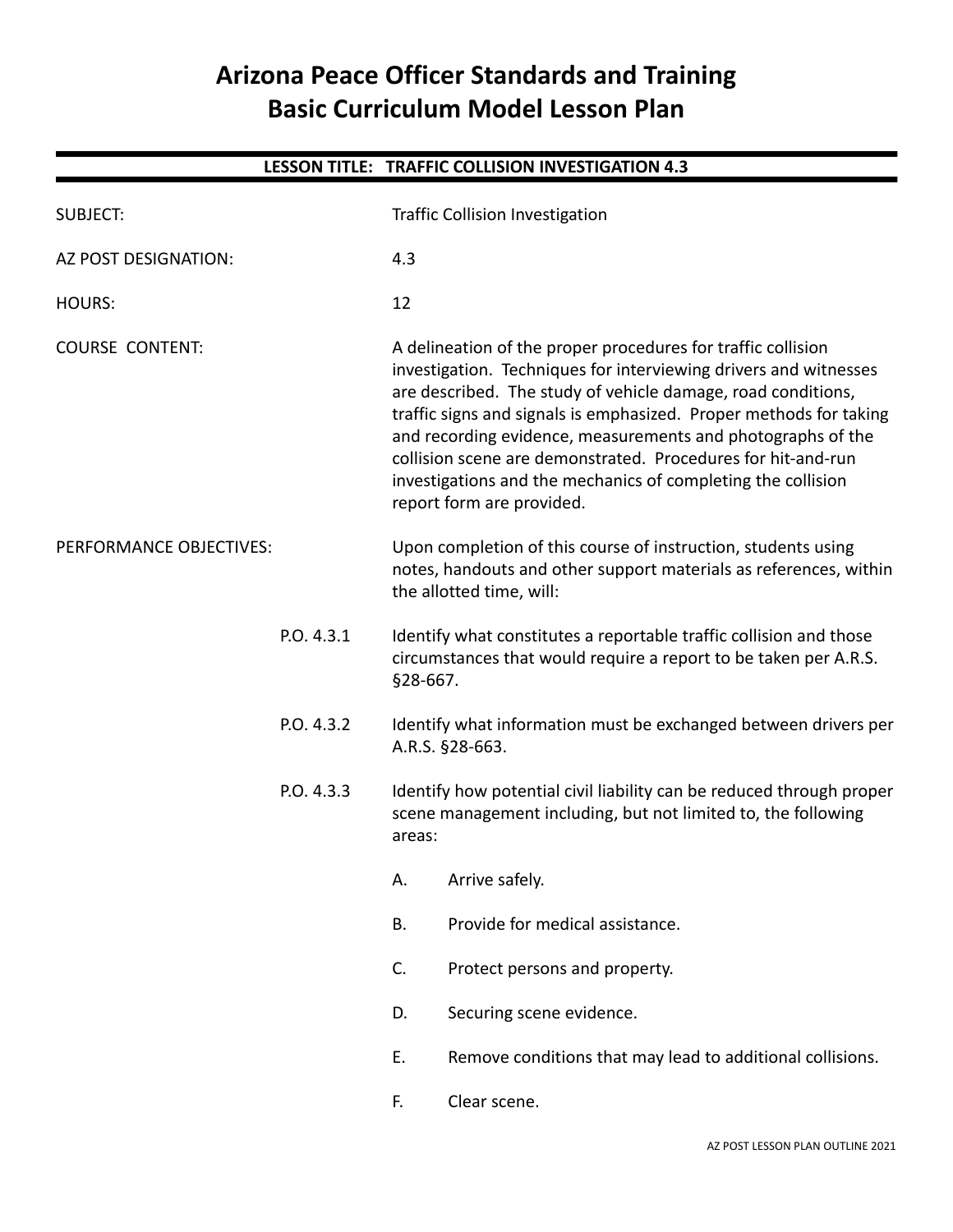- P.O. 4.3.4 Identify the definitions of the following collision terms:
	- A. Collision.
	- B. Area of collision/impact.
	- C. Centered impact.
	- D. Critical speed scuff.
	- E. Drag factor (coefficient of friction).
	- F. Eccentric impact.
	- G. Gap skid.
	- H. Intersection.
	- I. Junction vs. non-junction.
	- J. Occupant movement.
	- K. Point of Impact
	- L. Point of rest.
	- M. Reference point/permanent point.
	- N. Skip skid.
- P.O. 4.3.5 Identify proper interviewing techniques for:
	- A. Drivers.
	- B. Passengers.
	- C. Witnesses.
- P.O. 4.3.6 Identify and document evidence from vehicles including the following:
	- A. Identification.
	- B. Contact damage.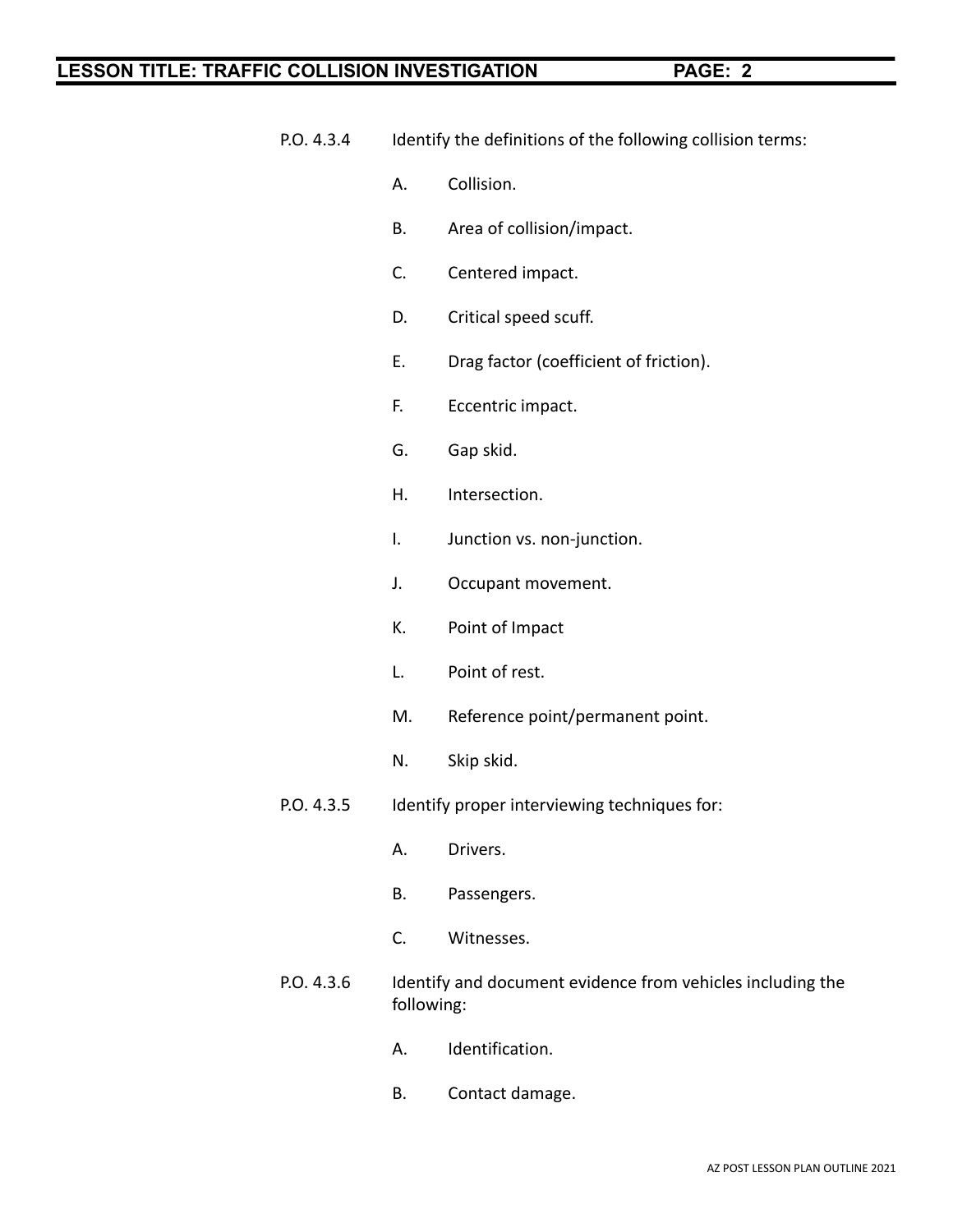- C. Induced damage.
- D. Restraint usage, physical proof vs. occupant claims.
- P.O. 4.3.7 Identify and document roadway evidence that proves direction of travel and area of impact, including the following:
	- A. Skid marks.
	- B. Skid deflection.
	- C. Collision scrub/scuff.
	- D. Gouge marks:
	- 1. Chips.
	- 2. Chops.
	- 3. Grooves
	- 4. Scratch marks.
	- E. Debris:
	- 1. Vehicle parts.
	- 2. Glass.
	- 3. Liquid debris.
	- 4. Miscellaneous.
	- F. Vehicle dynamics.
- P.O. 4.3.8 Demonstrate the use of a speed Nomograph and calculate a minimum speed.
- P.O. 4.3.9 Identify correct responding and reporting procedures necessary for a hit-and-run, including fraud factors.
- P.O. 4.3.10 Identify what photographs need to be taken to document collision-related evidence, including: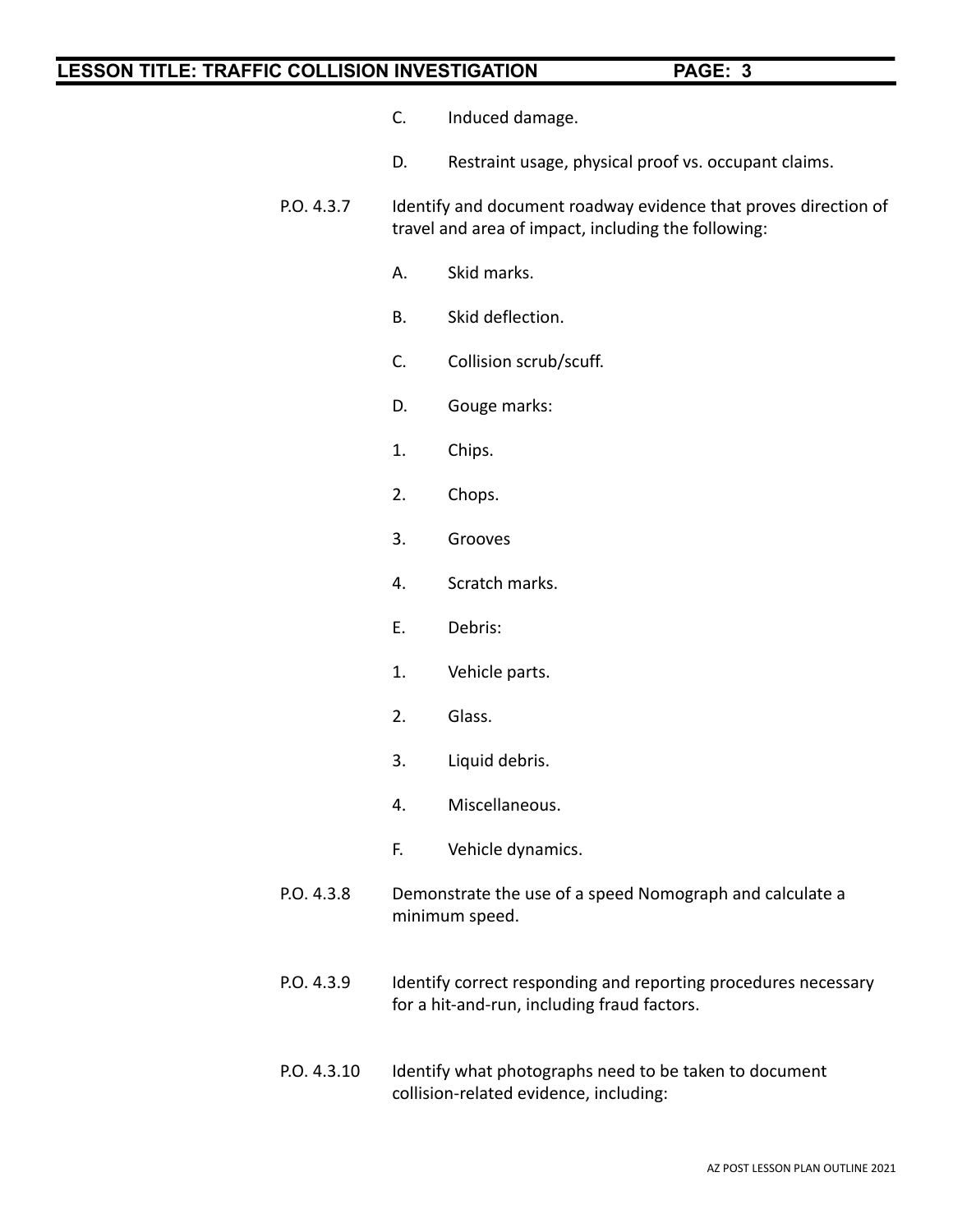- A. When photographs need to be taken.
- B. Vehicle damage.
- C. Roadway evidence.
- D. Victim/suspect.
- E. Overall scene condition.
- P.O. 4.3.11 Given simulations depicting traffic collisions; complete the State Collision Report form by using the instruction manual and glossary.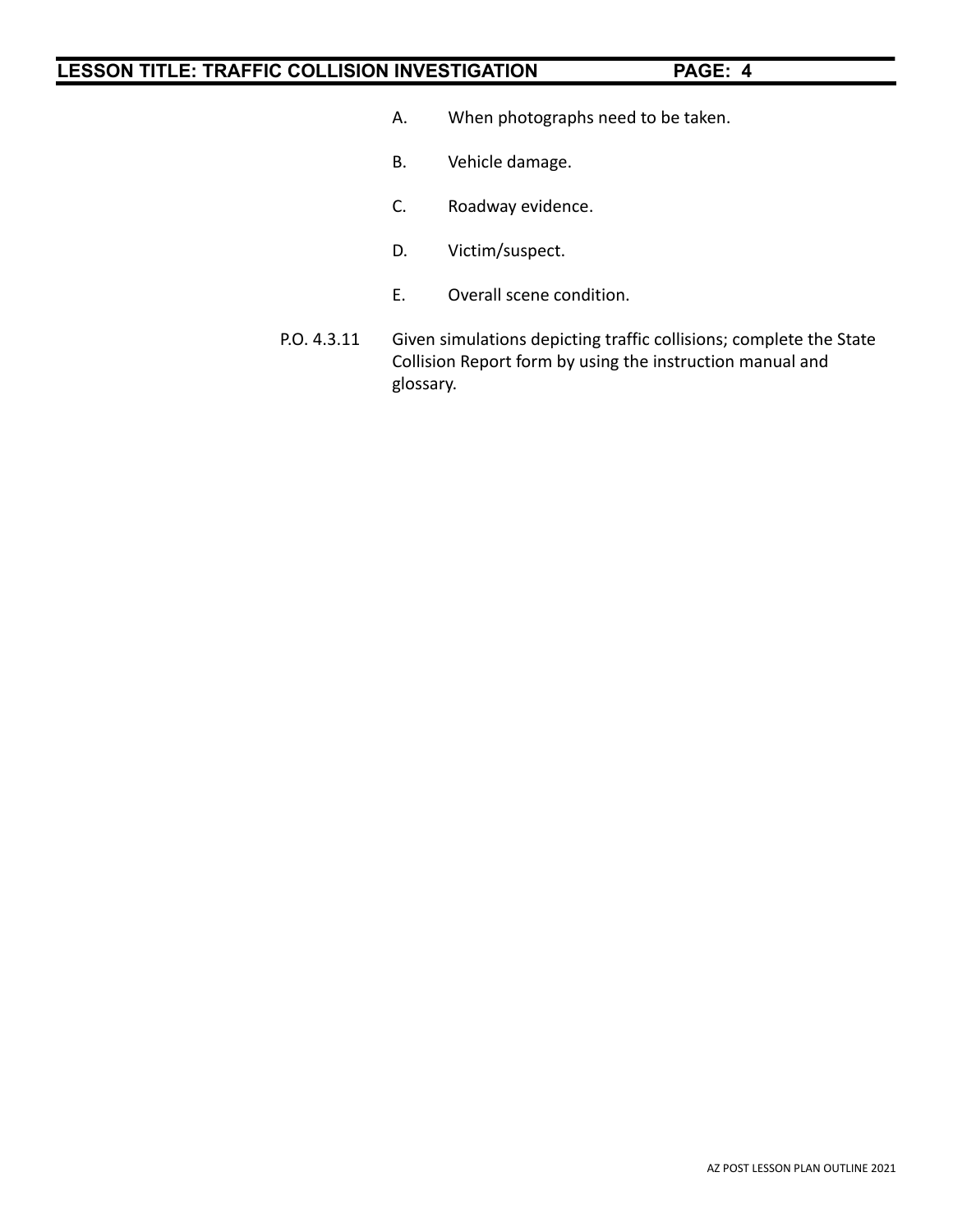| DATE FIRST PREPARED:             | March 27, 2001                                                      |                                                                                                                                                                                             |  |  |
|----------------------------------|---------------------------------------------------------------------|---------------------------------------------------------------------------------------------------------------------------------------------------------------------------------------------|--|--|
| <b>PREPARED BY:</b>              | <b>SME Committee</b>                                                |                                                                                                                                                                                             |  |  |
| <b>REVIEWED - REVISED:</b>       | <b>SME Committee</b>                                                | DATE: April 2002                                                                                                                                                                            |  |  |
| <b>REVIEWED - REVISED:</b>       | <b>SME Committee</b>                                                | DATE: October 2003                                                                                                                                                                          |  |  |
| <b>REVIEWED - REVISED:</b>       | <b>SME Committee</b>                                                | DATE: March 2004                                                                                                                                                                            |  |  |
| <b>REVIEWED - REVISED:</b>       | <b>SME Committee</b>                                                | DATE: July 2005                                                                                                                                                                             |  |  |
| <b>REVIEWED - REVISED:</b>       | <b>SME Committee</b>                                                | DATE: March 2008                                                                                                                                                                            |  |  |
| <b>REVIEWED - REVISED:</b>       | <b>SME Committee</b>                                                | DATE: January 2010                                                                                                                                                                          |  |  |
| <b>REVIEWED - REVISED:</b>       | <b>SME Committee</b>                                                | DATE: October 2010                                                                                                                                                                          |  |  |
| <b>REVIEWED - REVISED:</b>       | <b>SME Committee</b>                                                | DATE: November 2011                                                                                                                                                                         |  |  |
| <b>REVIEWED - REVISED:</b>       | <b>SME Committee</b>                                                | DATE: November 2012                                                                                                                                                                         |  |  |
| <b>REVIEWED - REVISED:</b>       | <b>SME Committee</b>                                                | DATE: November 2014                                                                                                                                                                         |  |  |
| <b>REVIEWED - REVISED:</b>       | AZPOST and SME group                                                | DATE: July 2017                                                                                                                                                                             |  |  |
| <b>REVIEWED - REVISED:</b>       | AZPOST and SME group                                                | DATE: October 2018                                                                                                                                                                          |  |  |
| <b>REVIEWED - REVISED:</b>       | AZPOST and SME group                                                | DATE: July 2019                                                                                                                                                                             |  |  |
| <b>REVIEWED - REVISED:</b>       | AZPOST (DocX)                                                       | DATE: December 2021                                                                                                                                                                         |  |  |
| AZ POST - APPROVAL:              | Stephen Enteman                                                     | DATE: July 2019                                                                                                                                                                             |  |  |
| AZ POST - APPROVAL:              | Lori Wait                                                           | DATE: December 2021                                                                                                                                                                         |  |  |
| <b>INSTRUCTOR REFERENCES:</b>    |                                                                     |                                                                                                                                                                                             |  |  |
| <b>CLASS LEVEL:</b>              | Student                                                             |                                                                                                                                                                                             |  |  |
| <b>TRAINING AIDS:</b>            | <b>Traffic</b>                                                      | Traffic template, rolatape, 100' tape, 25' tape and "pace." The<br>American Standard Manual on Classification of Motor Vehicle<br>Accidents.http://www.azleg.gov/ArizonaRevisedStatutes.asp |  |  |
| <b>INSTRUCTIONAL STRATEGY:</b>   | Interactive lecture, class discussion and demonstration activities. |                                                                                                                                                                                             |  |  |
| <b>SUCCESS CRITERIA:</b>         |                                                                     | 70% or above on a written, multiple-choice examination.                                                                                                                                     |  |  |
| <b>COMPUTER FILE NAME:</b>       | 4.3 Traffic Collision Investigation                                 |                                                                                                                                                                                             |  |  |
| DATE RELEASED TO THE SHARE FILE: | May 27, 2022                                                        |                                                                                                                                                                                             |  |  |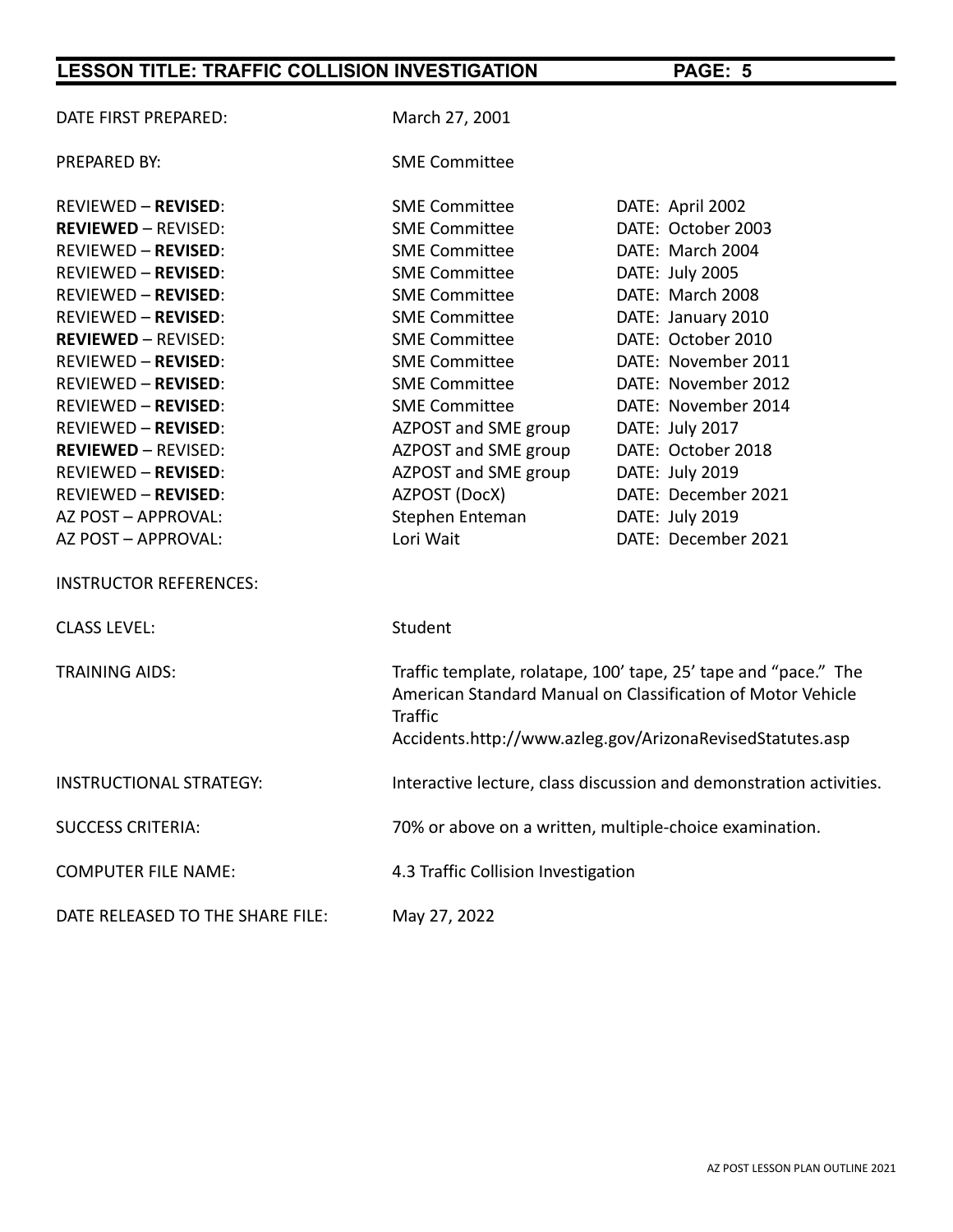#### **I. INTRODUCTION**

- A. Instructor (self) introduction.
- B. Preview of performance objectives.
- C. More people are injured and killed and the monetary loss is greater in a traffic collision than all other types of collisions combined. *INSTRUCTOR NOTE:* Police officers are the only source of an unbiased investigation.

#### **II. PURPOSE OF A COLLISION INVESTIGATION**

- A. To collect data for safety programs in collision prevention for safer roads, safer vehicles, seat belts, airbags, better brakes, tires, better laws, etc.
- B. To protect the rights of all involved by recording evidence (25% of insurance claims are fraudulent).
- C. To determine violations and to take enforcement action (record evidence for criminal cases of civil traffic violations).
- D. Educate the Public.

#### **III. THE COLLISION INVESTIGATOR**

- A. Must be trained to recognize, measure and record the collision evidence.
- B. Must skillfully question drivers and witnesses to determine what they actually observed in the collision versus what they thought they observed.
- C. Must analyze evidence and reach sound conclusions based on facts.
- D. Must carefully organize the investigation to avoid mistakes or omissions.
- E. Must use evidence from the investigation to support their opinions about civil and criminal offenses committed by the drivers involved.
- F. Must remain objective (impartial) at all times.

#### **IV. LAWS REQUIRING REPORTING OF COLLISIONS**

A. Per A.R.S. §28-663, the driver of any vehicle involved in a collision resulting in injury to, or death of, any person or damage to a vehicle that is driven, or attended, by a person shall:

**P. O. 4.3.2**

1. Give the driver's name, address and registration number of the vehicle the driver is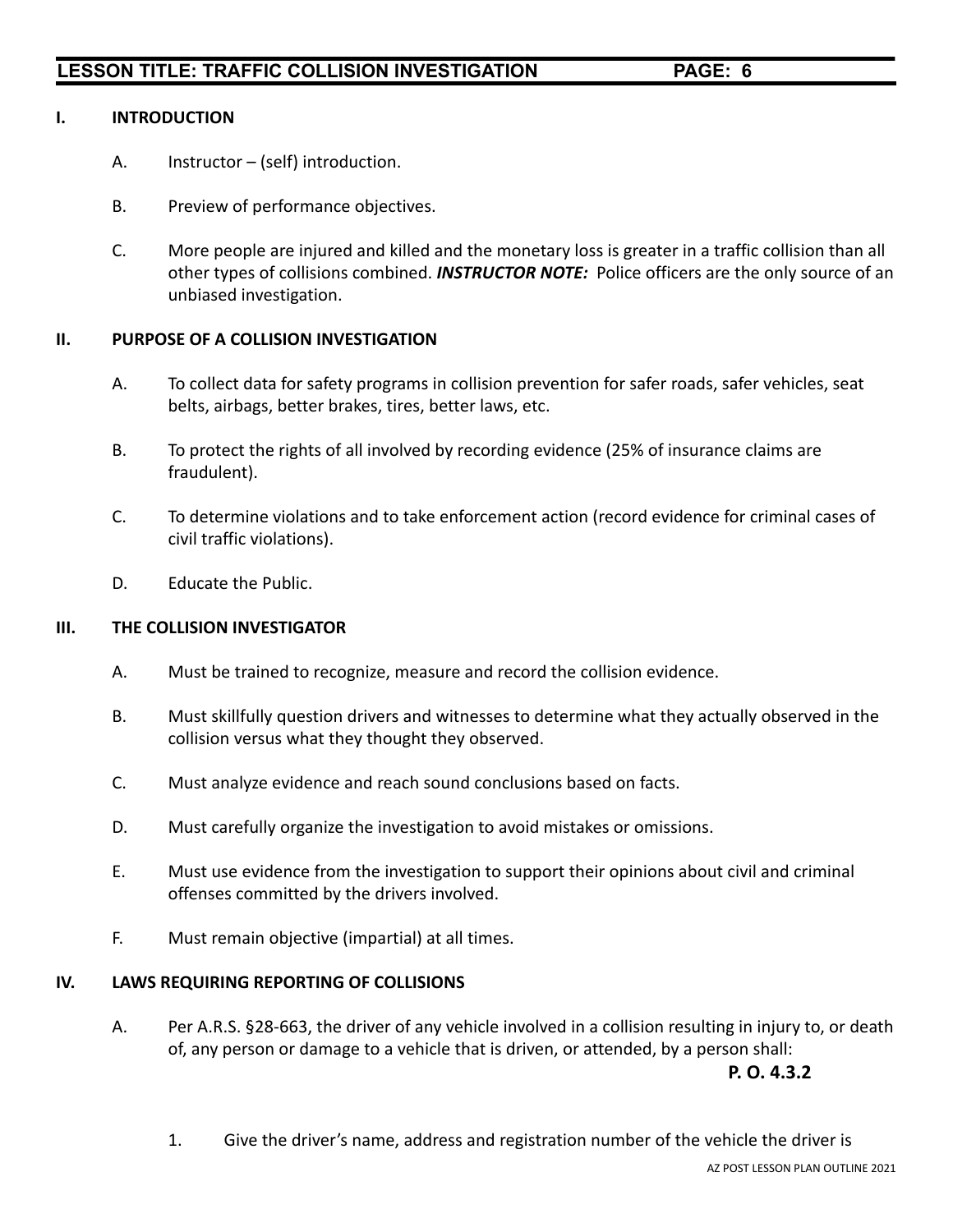driving.

- 2. On request, exhibit the person's driver license to the person struck or the driver or occupants of or person attending a vehicle collided with.
- 3. Render reasonable assistance to a person injured in the collision, including making arrangements for the care of the person to a physician, surgeon or hospital for medical or surgical treatment if it is apparent that treatment is necessary or if the care is requested by the injured person.
- B. A person who fails to comply with this section is guilty of a class 3 misdemeanor.
- C. Per A.R.S. §28-666, the driver of a vehicle involved in a collision resulting in injury to, or death of, a person shall give notice of the collision immediately by the quickest means of communication, whether oral or written, to:
	- 1. The local police department if the collision occurs within a municipality.
	- 2. The office of the county sheriff.
	- 3. The nearest office of the highway patrol.
- D. Per A.R.S. §28-667, written collision report definition: **P.O. 4.3.1**

### 1. A law enforcement officer or public employee who, in the regular course of duty, investigates a motor vehicle collision resulting in bodily injury, death or damage to the property of any person in excess of \$1,000 or in the issuance of a citation shall complete a written report of the collision as follows:

- a. Either at the time of and at the scene of the collision or after the collision by interviewing participants or witnesses.
- b. Within 24 hours after completing the investigation.
- 2. One thousand dollars or less, or no citation, or no injury or death, basic information will be collected and documented.
- E. Per A.R.S. §28-669(A), Collision Report forms:
	- 1. Uniform report forms designed and issued by the Department of Transportation.
	- 2. NOTE! Department policies may be stricter than state law (i.e., requiring a completed collision form on non-reportable collisions on private property).
	- 3 Electronic Forms must be approved by AZDOT.
	- 4. A.R.S. §28-674 Traffic Collision Quick Clearance: Vehicles can be to a safe location, if drivable and done safely.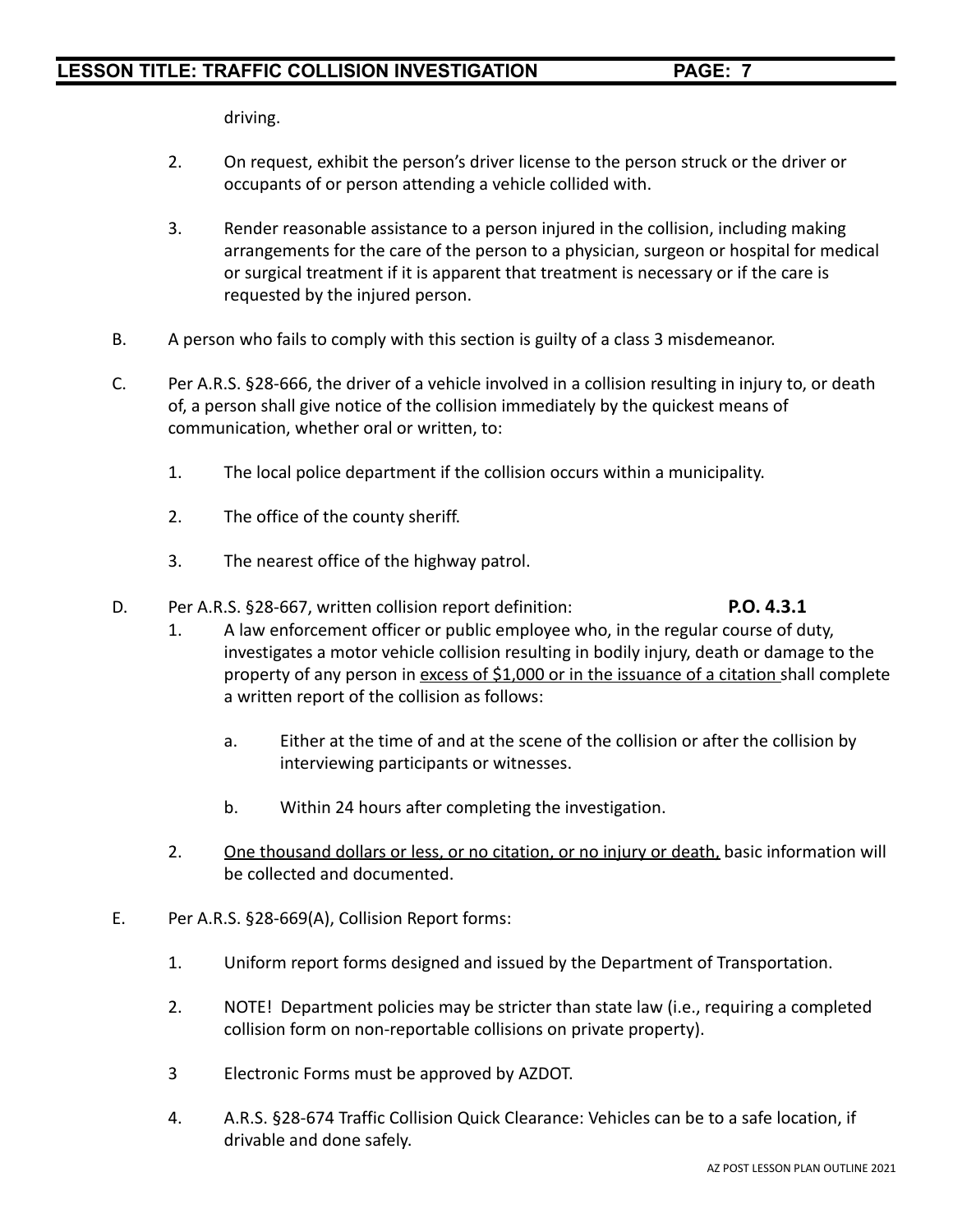**V. PROTECT YOURSELF FROM CIVIL LIABILITY P.O. 4.3.3**

- A. Our duty to protect and serve the public requires us to do the following:
	- 1. Arrive safely.
	- 2. Provide for medical assistance.
	- 3. Protect people and property.
	- 4. Secure scene evidence.
	- 5. Conduct a proper investigation.
	- 6. Remove conditions that may lead to additional collisions (e.g., sand, liquid, vehicle parts, damaged devices, etc.).
	- 7. Clear scene.
	- 8. Civil liability can be reduced through proper scene management.

#### **VI. DEFINITIONS – THOSE YOU WILL NEED MOST OFTEN**

- A. Motor vehicle traffic collision.
	- 1. If a collision occurs involving a motor vehicle, a determination has to be made as to the classification of the event.
	- 2. Read the following criteria and if the response is "yes" to the first seven (7) questions, (or eight (8) if a railroad train is involved), then the incident should be classified as a reportable vehicle traffic collision:
		- a. Did the incident involve one (1) or more occurrences of injury, death or damage?
		- b. Was there at least one (1) occurrence of injury, death or damage that was not a direct result of cataclysm?
		- c. Was the bodily death or damage to the property of any person in excess of \$2,000? (See A.R.S. §28-667.) *INSTRUCTOR NOTE:* Change effective August 2019.
		- d. Did the incident involve one (1) or more motor vehicles?
		- e. Of the motor vehicles involved, was at least one (1) in transport?
		- f. Was the incident an unstabilized situation?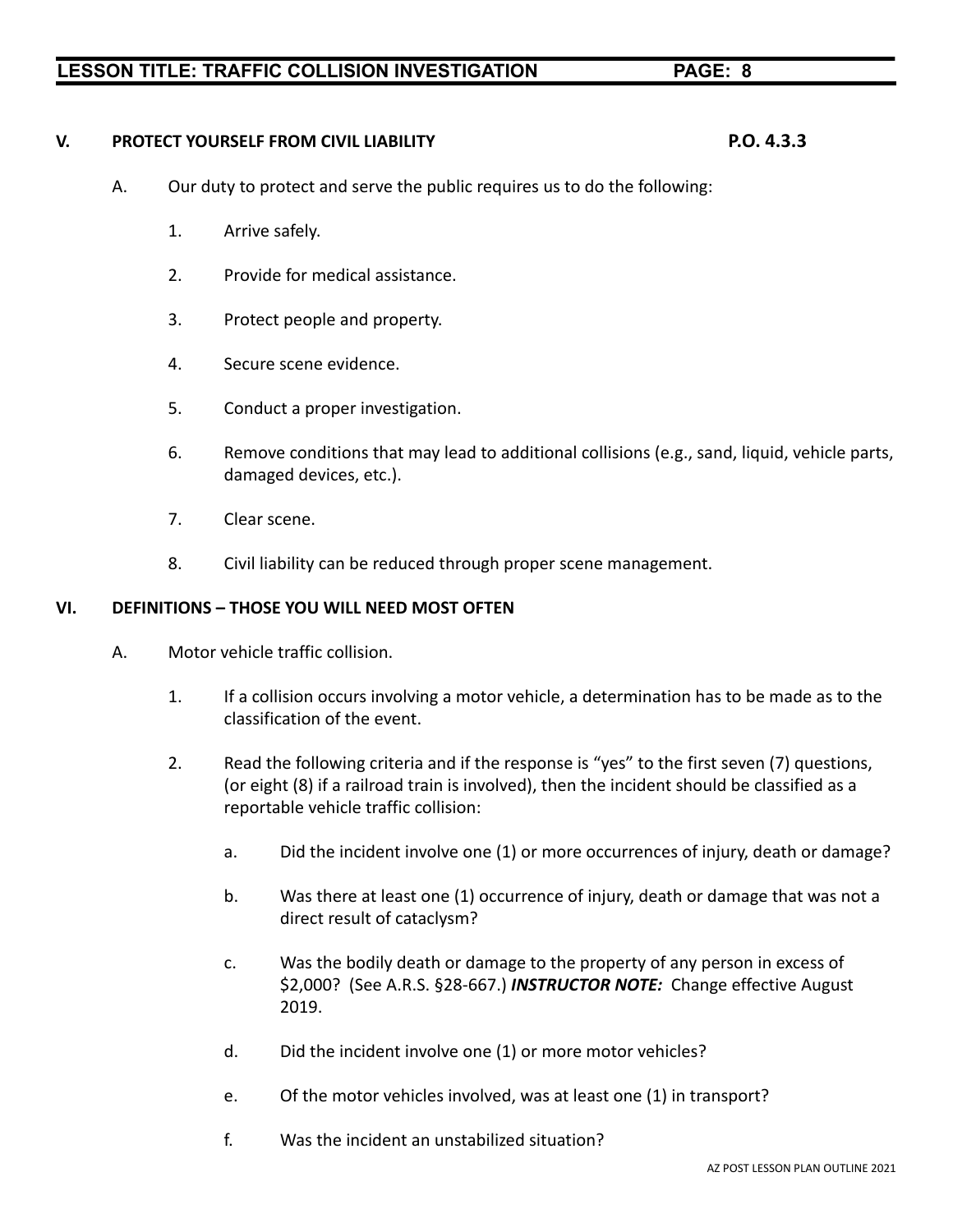- g. Did the unstabilized situation originate on a trafficway or did injury or damage occur on a trafficway?
	- i. **Stabilized Situation** A condition prevailing after motion and other actions constituting the events of a collision have ceased and no further harm will ensue unless a new series of events are initiated by some other means.
	- ii. **Unstabilized situation** A set of events not under human control that originates when control is lost and terminates when control is gained, or when all persons and property are at rest. *INSTRUCTOR NOTE:* DISCUSS intentional vs. unintentional.
- h. If a collision involves a train, was a collision at or near grade crossing.
- B. Motor vehicle.
	- 1. See Title 28 definition.
	- 2. Any mechanically- or electrically-powered device not operated on rails, upon which, or by which, any person or property may be transported upon a roadway.
	- 3. Go-ped's or bicycles are not vehicles.
- C. In transport.
	- 1. Means in motion or on a roadway when applied to motor vehicles.
	- 2. "In transport" includes: Motor vehicles in traffic on a highway, driverless motor vehicles in motion and motionless motor vehicles abandoned on a roadway, disabled motor vehicles on a roadway. Etc.
	- 3. In roadway lanes used for travel during rush hours and parked during off-peak hours, a parked motor vehicle is in transport during periods when parking is forbidden.
- D. Intersection.
	- 1. When two (2) or more roadways cross or connect.
	- 2. The area contained within the extension of the curb lines or lateral roadway boundary lines.
- E. Trafficway.
	- 1. Any land way open to the public as a matter of right or custom for moving persons or property from one place to another Property line to property line.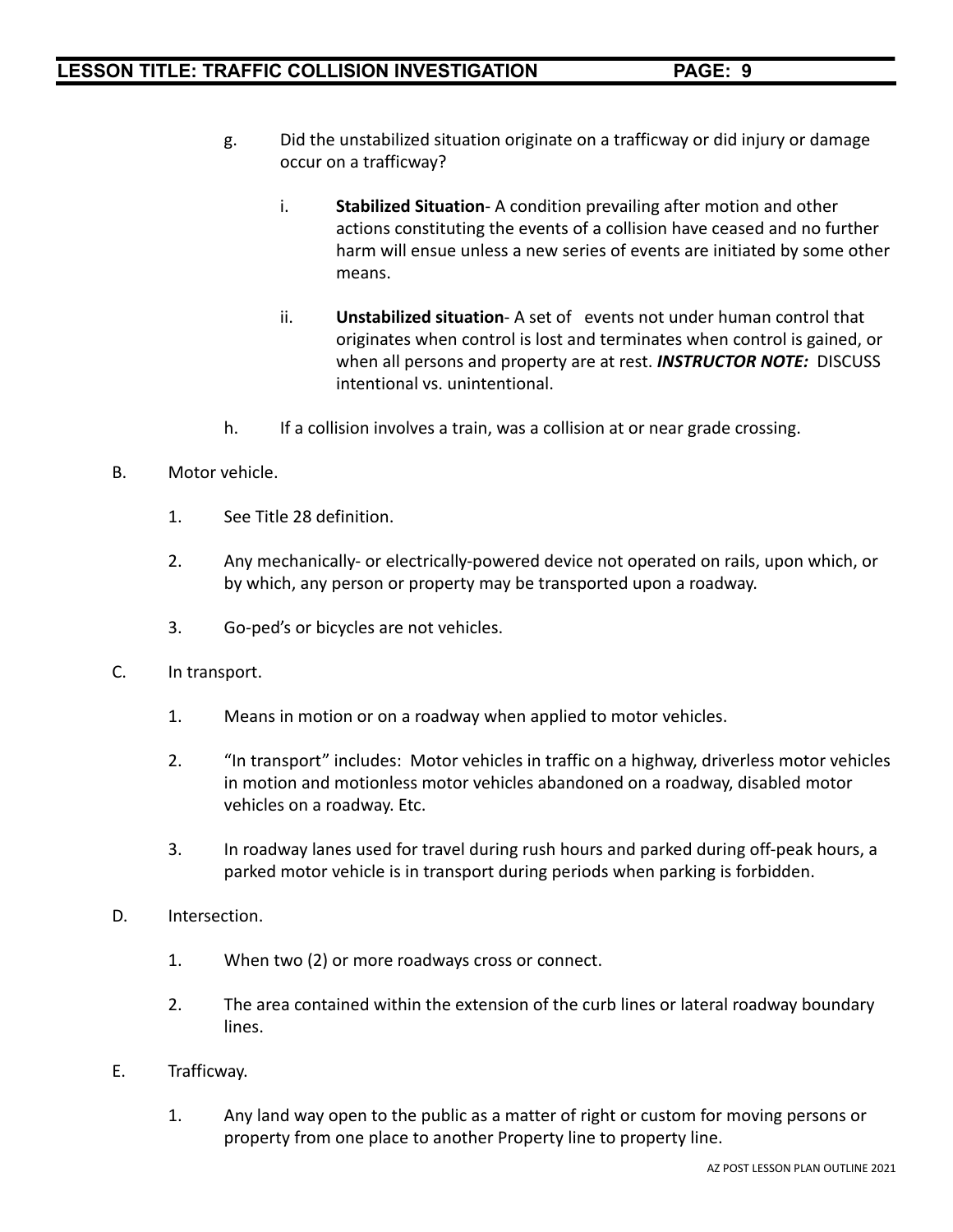- F. Road.
	- 1. Traveled portion and shoulder.
- G. Roadway.
	- 1. Traveled portion only.
- H. Driveway access.
	- 1. A roadway by which motor vehicles may enter or leave a trafficway and is limited to the portion that is entirely within the confines of the trafficway.
	- 2. Includes driveways and entrances to, and exits from, property adjacent to the trafficway.
- I. Junction area: Either an intersection or the connection between the driveway access and the roadway other than the driveway access.
- J. First harmful event: The first occurrence of damage, injury, or death in the series of events that constitute a motor vehicle traffic collision.
- K. Traffic collision.
	- 1. The incident included one or more occurrences of injury, death, or damage, which were not a direct result of a cataclysm, and in excess of one thousand dollars (as defined by Arizona Statute 28-667).
	- 2. The incident involved one or more motor vehicles, at least one of which was in transport.
	- 3. The incident was an unstabilized situation originating on a trafficway, or the injury, damage, or death occurred on a trafficway.
	- 4. If a motor vehicle collided with a railway train the incident would have to have occurred at or near a railroad crossing.
- L. Area of collision/impact.
	- 1. An Area of Impact (AOI) is the area(s) at which damage or injury occurs as the result of a collision, where involved parties come into contact with one another, another object, or surface.
- M. Centered impact.
	- 1. Occurs when the line of impact of the collision is centered from one or both of the colliding body's mass.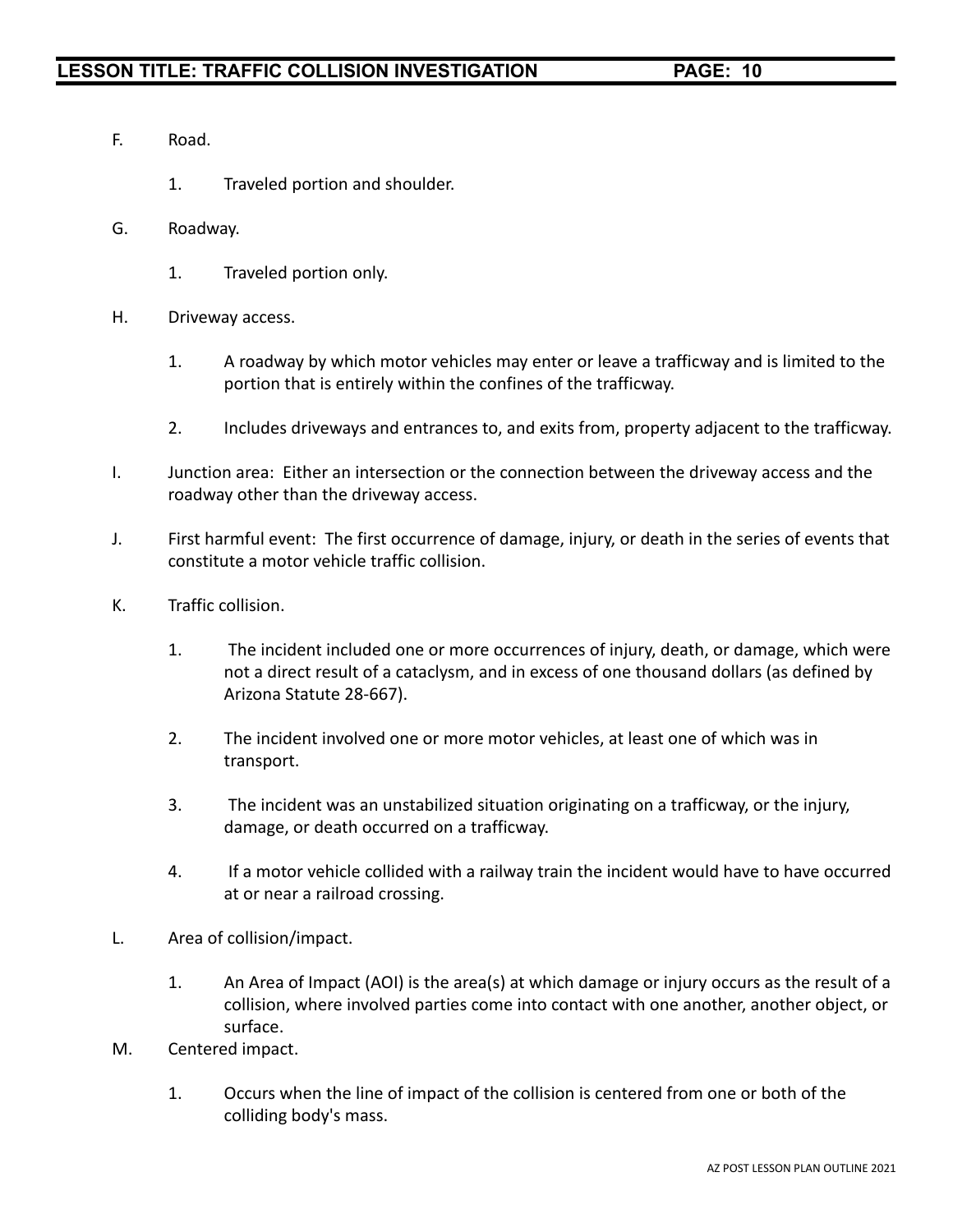- N. Critical speed scuff.
	- 1. A tire mark from a wheel that is both rotating and slipping.
- O. Drag factor (coefficient of friction).
	- 1. The acceleration or deceleration rate of a vehicle expressed as a fraction of the acceleration of gravity. The horizontal force needed to produce acceleration divided by the weight of the body. With all wheels locked, the Drag Factor and the Coefficient of Friction have the same value.
- P. Eccentric impact.
	- 1. Occurs when the line of impact of the collision is offset from one or both of the colliding body's mass centers
- Q. Gap skid.
	- 1. Skid mark made by application and release of the brakes.
- R. Intersection.
	- 1. When two or more roadways cross or connect, the area contained within the extension of curb lines, or, if none then the lateral roadway boundary lines is defined as the intersection. Driveway accesses are not classified as intersections.
- S. Junction vs. non-junction.
	- 1. The area in the vicinity of the intersection of two or more roadways.
- T. Occupant movement.
	- 1. The location and relationship of the occupants of a vehicle relative to the position during the collision sequence.
- U. Point of impact.
	- 1. The point where two colliding vehicles first touch.
- V. Point of rest.
	- 1. The place where a colliding vehicle stops after collision.
- W. Reference point/permanent point.
	- 1. A permanent point is a tangible fixed point or object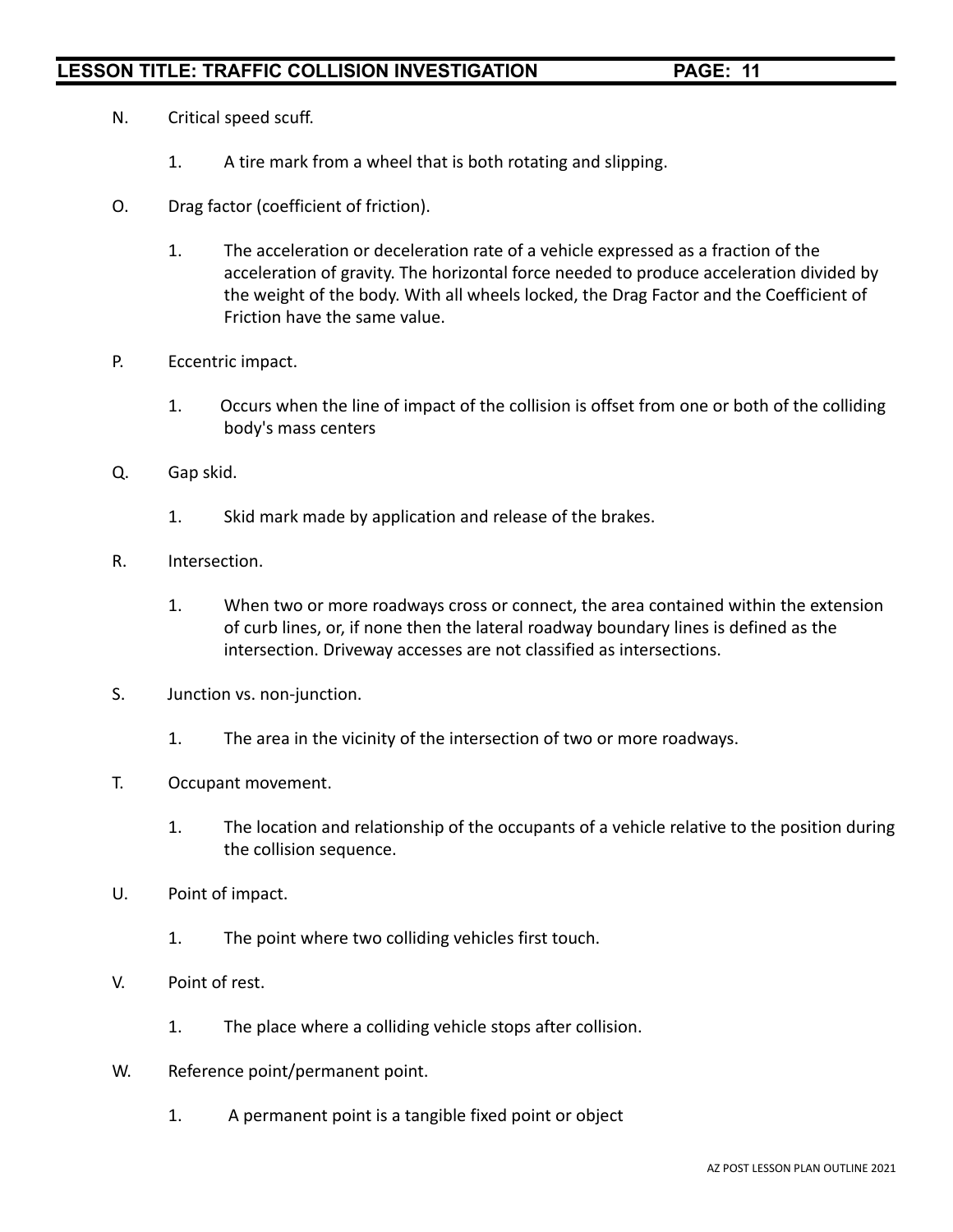#### AZ POST LESSON PLAN OUTLINE 2021

### **LESSON TITLE: TRAFFIC COLLISION INVESTIGATION PAGE: 12**

- 2. A reference point is an intangible point that must be referenced to a permanent point. It does NOT need to be the same as the permanent point.
- X. Skip skid.
	- 1. Caused by a locked tire bouncing on the surface (possibly due to rough road, suspension too stiff, or poor shocks). Usually less than three feet between marks.

#### **VII. NECESSARY EQUIPMENT AND FORMS**

- A. Have, and know how to use, the necessary equipment.
	- 1. Flares and cones.
	- 2. Clipboard.
	- 3. Chalk and/or spray paint.
	- 4. Measuring devices:
	- 5. 100' Tape, Roll-a-tape, AIMS, etc.
	- 6. Traffic diagram template.
	- 7. Camera.
	- 8. Flashlight.
	- 9. Safety vest.
	- 10. Tape Recorder. (optional)

#### B. Have the necessary forms:

- 1. Arizona State Traffic Collision report and supplements.
- 2. Information exchange.
- 3. Witness statements.
- 4. Citations.
- 5. Tow reports.
- 6. Reports unique to your department/agency.
- 7. Paper for notes.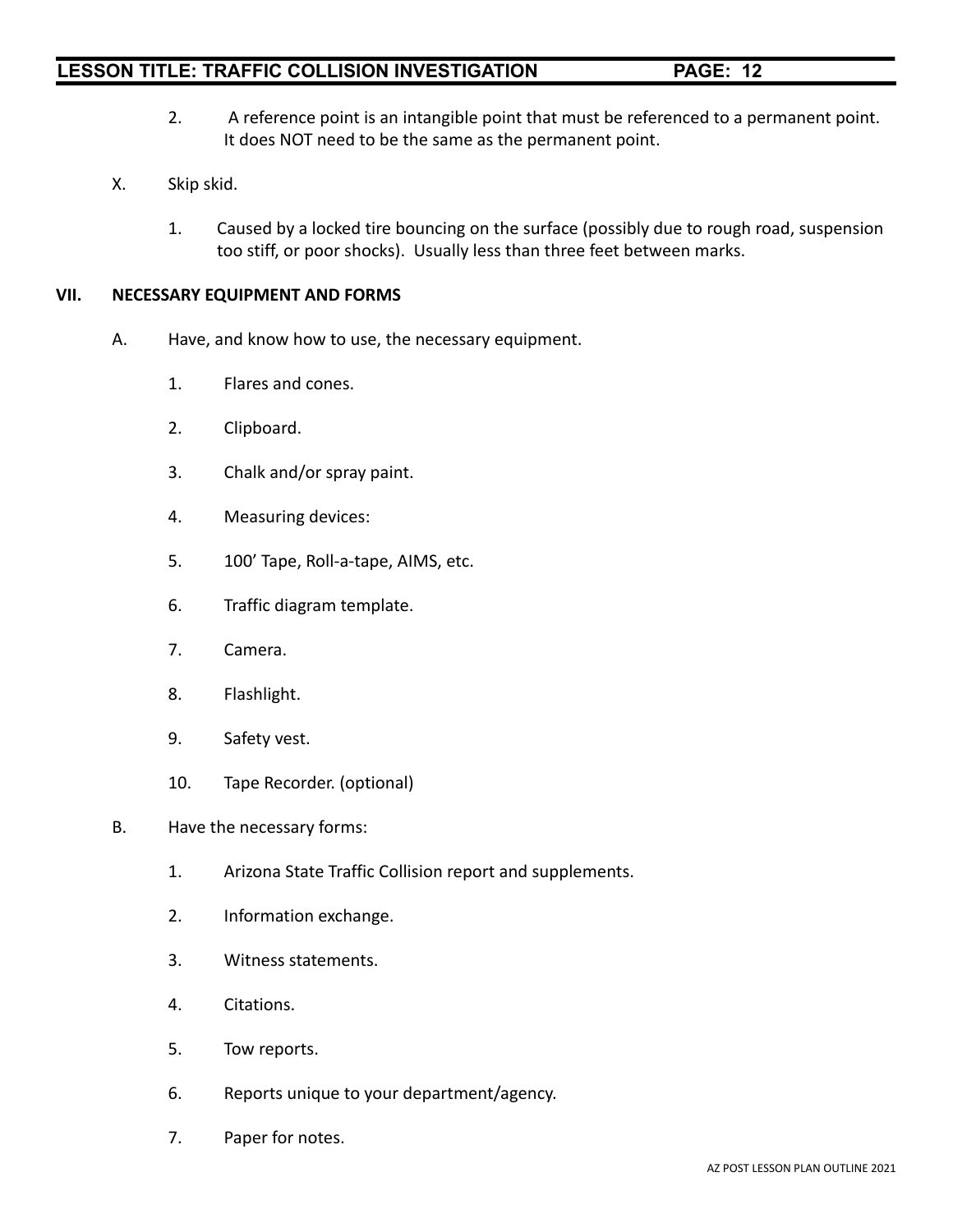### **VIII. ARIZONA STATE COLLISION REPORT FORM AND SUPPLEMENTS P.O. 4.3.11**

- A. Refer to instruction manual and glossary for the Arizona State Collision Report form and supplements.
- B. Explain how the form is to be filled out.
- C. Fill out the form (optional class exercise).

#### **IX. BASIC COLLISION INVESTIGATION PROCEDURES**

- A. Know your responsibilities:
	- 1. Arrive safely on scene.
	- 2. Department policies.
	- 3. State law.
- B. Know your beat:
	- 1. Know how to get around in your beat.
	- 2. Know what is in the beat and where you can get help.
- C. Begin planning the investigation while en route.
- D. Upon arrival, park safely, assess the collision, request assistance if needed and contact a supervisor if you have a serious or fatal collision.
- E. Take command of your scene.
- F. Check for hazards:
	- 1. Fire.
	- 2. Fuel.
	- 3. Downed wires.
	- 4. Traffic problems.
- G. Protect the scene, if needed.
	- 1. Cones/flares.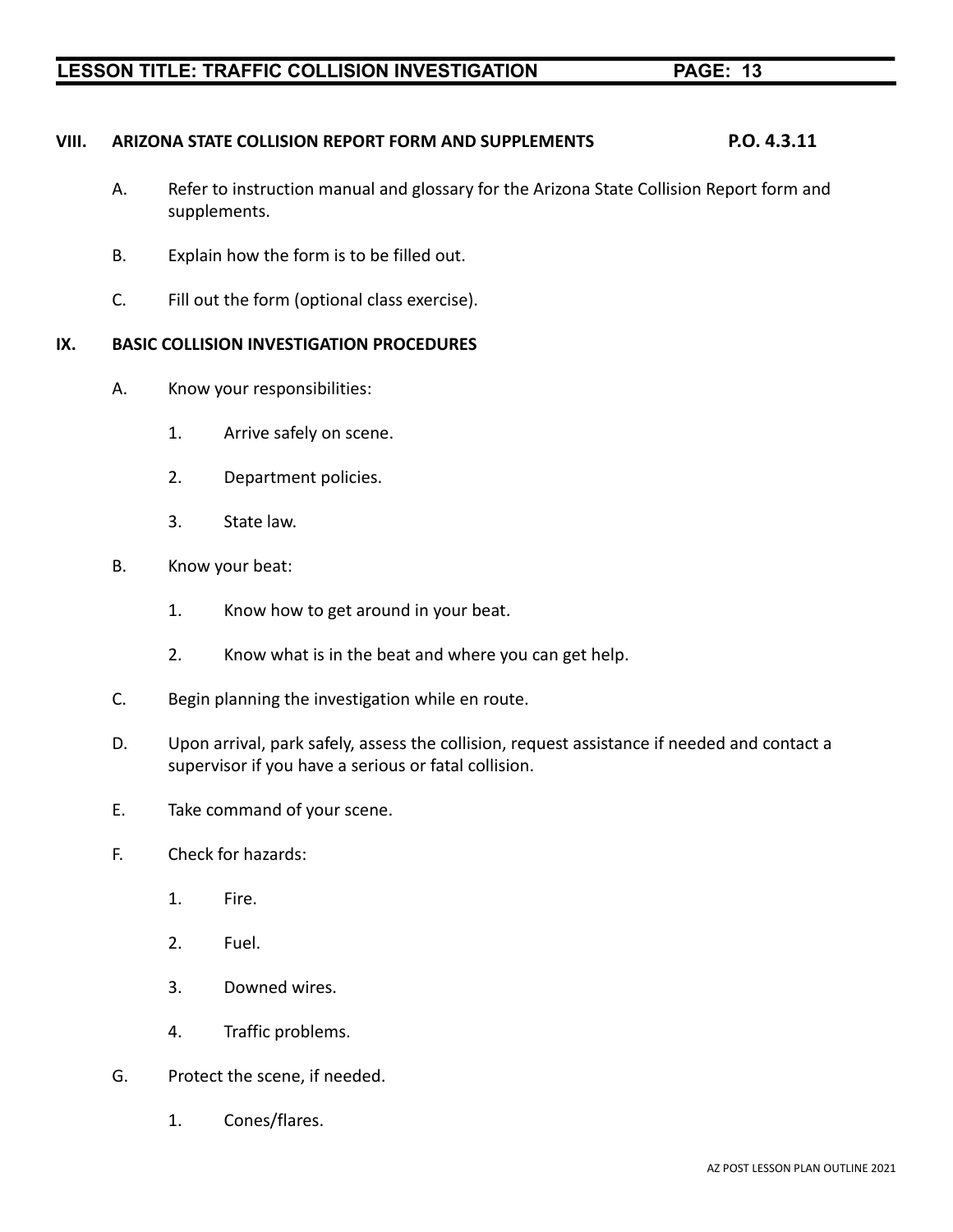- 2. Vehicles.
- 3. Traffic control.
- H. Care for the injured if medical personnel are not at the scene.
- I. Locate, identify, interview and check for impairment of the drivers.
- J. Secure any property belonging to the victims.
- K. Locate and get witness information as soon as possible.
- L. Identify, mark, measure and document any physical evidence, including the location and condition of the vehicles.
- M. Do not allow bystanders in the street or in your scene.
	- 1. If a bystander is helping, give clear instructions.
	- 2. Replace with a police officer ASAP.
- N. If a minor collision, get the vehicles out of the roadway to facilitate traffic congestion.
	- 1. Location of vehicles can be marked prior to moving them.
	- 2. Officer is authorized under state law to remove vehicles from the roadway.
- O. Document the drivers, vehicles and insurance information. *INSTRUCTOR NOTE:* Evidence of financial responsibility can now be displayed on smartphones or other hand held devices.
- P. Exchange the information with the drivers, if possible, and remember a hospital follow-up may be necessary.
- Q. When the investigation is almost complete, if a tow truck is needed, one should be called so it will arrive at the appropriate time.
- R. Determine what happened and take enforcement action.
- S. Clear the scene, ensuring that the roadway is in safe condition.
- T. Conduct follow-up investigation as needed:
	- 1. At the hospital.
	- 2. Family notification.
	- 3. At an impound lot.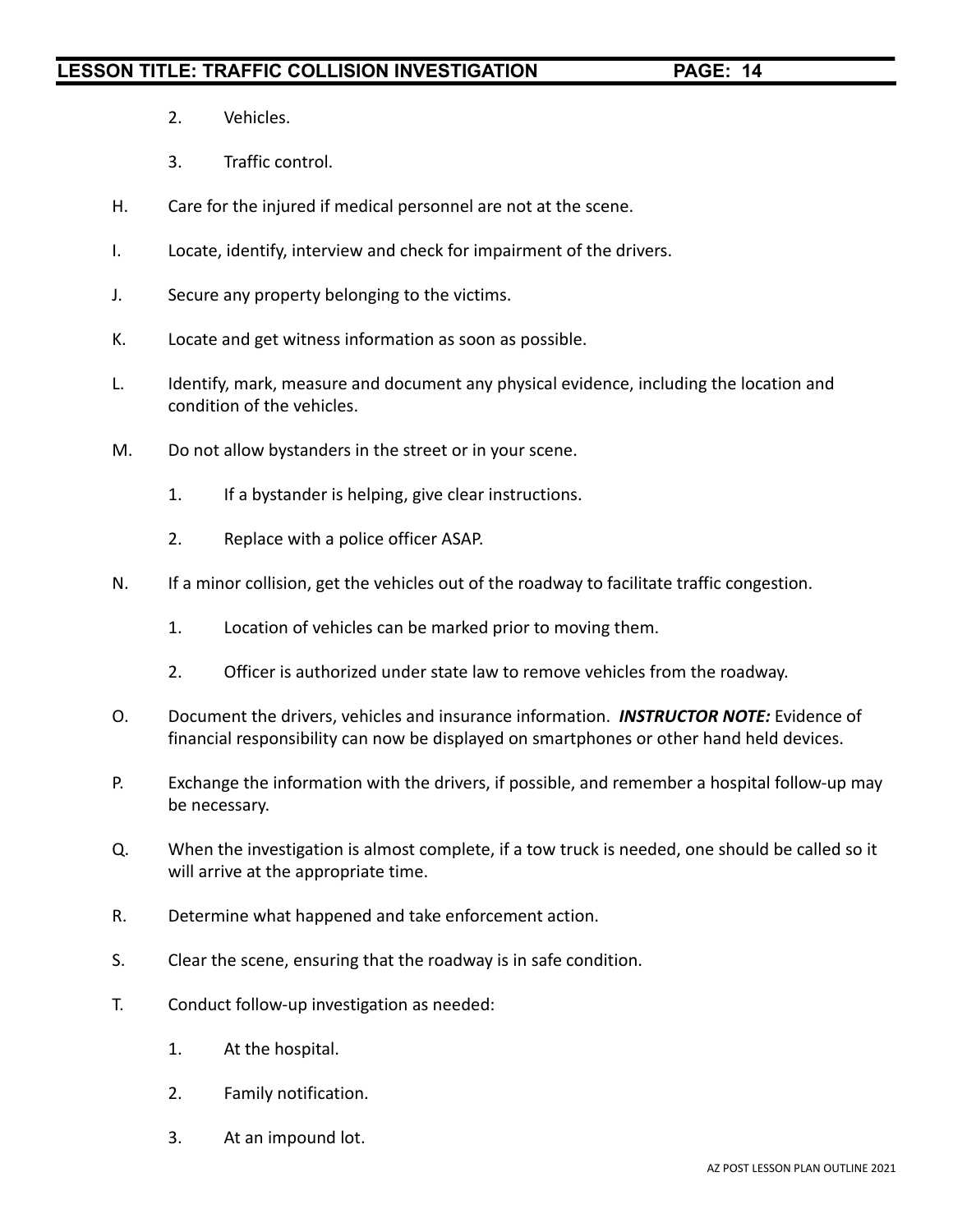- 4. Impounding property.
- 5. Continue hit-and-run investigation.
- 6. Consult specialists if needed. *INSTRUCTOR NOTE:* Commercial Vehicle Inspectors, Prosecutors, Mechanics, etc.
- 7. Any additional follow-up.
- 8. Speed estimates.
- 9. Assist the prosecutor.
- 10. Testify in court.

#### **X. THINGS AN INVESTIGATOR SHOULD NOT DO:**

- A. Take sides during a collision investigation. The investigator is not a referee or umpire, but a fact finder.
- B. Tell any participant that he/she is in the clear.
- C. Tell anyone that the collision is their fault or that they are to blame. Matter of blame or fault goes beyond the scope of the investigation.
- D. Tell someone that you will be glad to be a witness for him or her.
- E. Mention garage or repair bills or civil liability. These matters are not part of the investigation.
- F. Enter in discussions regarding probable or possible penalty amounts; this is a court function not an investigative matter.
- G. Be too hasty in making a decision as to the collision cause(s). Get all of the facts possible, evaluate and then take the necessary action.

#### **XI. PROPER INTERVIEWING TECHNIQUES P.O. 4.4.5**

- A. Drivers. **P.O. 4.3.5A**
	- 1. One of the first priorities after the emergency is to find out who was driving. ASK! Be careful not to rush to judgment as to who the drivers were.
	- 2. Drivers are required to produce their driver's license, registration and proof of insurance.
	- 3. Interview the driver and obtain what they recall about the collision.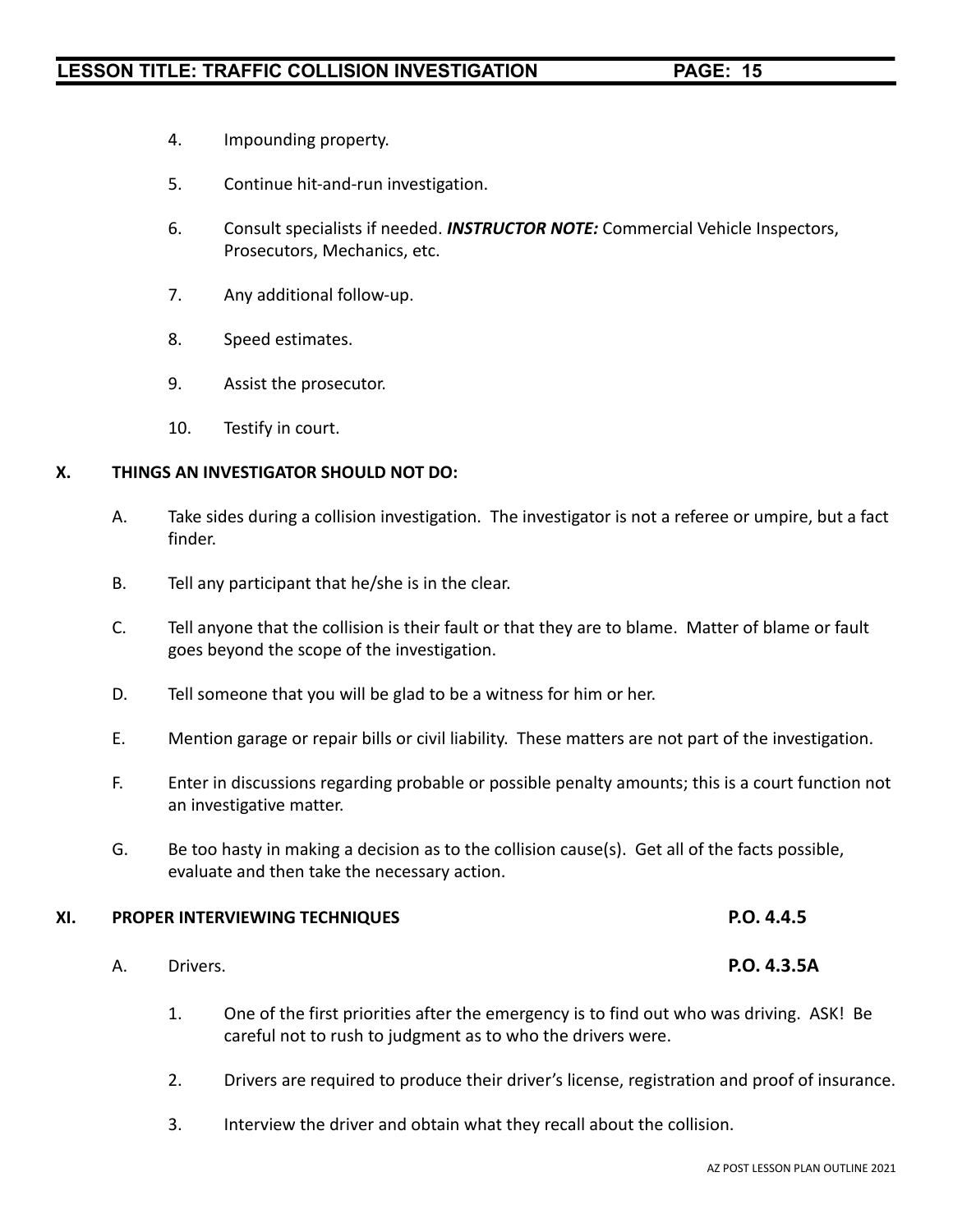- 4. Be sure you understand what the person is telling you. Verify what they tell you. Use diplomacy and understanding. Remember, they may lie to avoid responsibility.
	- a. The collision event occurs in a fraction of a second.
	- b. Most drivers will have only fragmentary information.
- 5. Be suspicious and extra cautious of a person with no identification.
- 6. Drivers will rationalize their actions and will be reluctant to admit doing anything wrong.
- 7. Do not hesitate to get written or tape recorded statements from drivers. The best statements are those given immediately after a collision, before the person has had a chance to rationalize his/her actions or speak with an attorney.
- 8. Match injuries, if any, to the interior of the vehicle.
	- a. Question restraint usage.
	- b. If possible, look for evidence of usage.
- 9. Always have some means of placing the driver behind the wheel, especially if you plan enforcement action.
- B. Passengers/witnesses. **P.O. 4.3.5B P.O. 4.3.5C**
	- 1. Passengers and witnesses do not have to talk to you. Drivers do have to show their drivers' license and registration. Drivers involved must exchange information. If injury or death, the driver must notify police.
	- 2. Get identification of the witnesses.
	- 3. Separate witnesses.
	- 4. Get written or tape recorded statements, if applicable (all times in critical injury, fatality and government vehicle).
	- 5. Remember that witness information can be very poor at times.
	- 6. Make note of the relative position of the witnesses to the collision to determine their chances of seeing what they said they observed. *INSTRUCTOR NOTE:* Have them record their beliefs – Do not correct them.
	- 7. Understand that witnesses' perceptions can be influenced by noise, vehicle size, stereotype vehicles or drivers. *INSTRUCTOR NOTE:* Do not dismiss witnesses due to them being incorrect.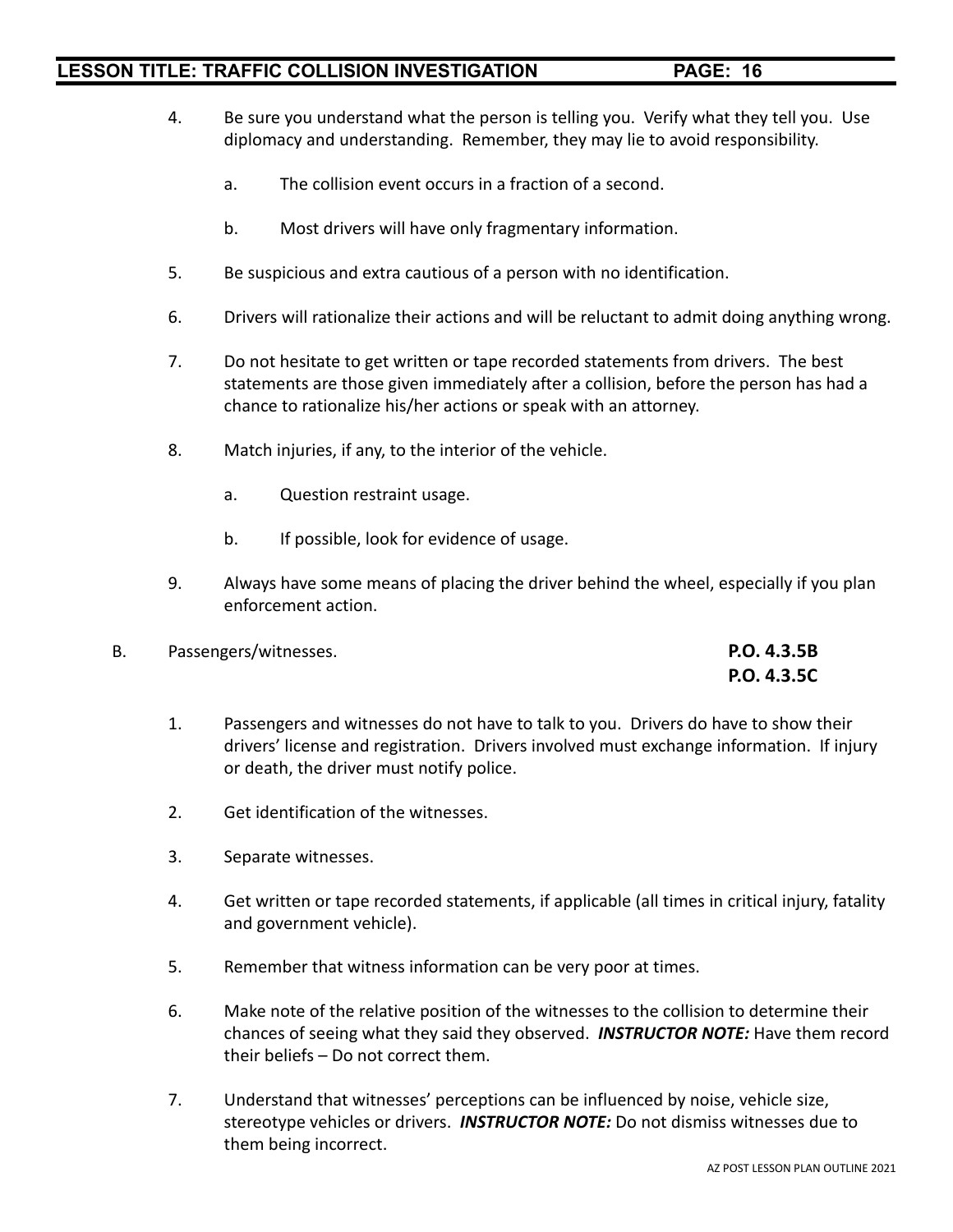- 8. Avoid prejudice and do not jump to conclusions.
- 9. Be specific.
	- a. "Very fast" to one (1) person may mean 70-80 M.P.H., while to someone else it may mean 45-50 M.P.H.
	- b. "Going down the street" is not as specific as saying, "He was traveling northbound on Central Avenue in the curb lane."
- C. Check on the proper condition of persons involved.
	- 1. Hospital follow-up is important.
	- 2. Impairment from alcohol/drugs.
	- 3. Illness/fatigue.
	- 4. Age, behavior, past medical conditions, hearing and vision defects.
	- 5. Distractions/anger.
		- a. Road rage.
		- b. Fight between occupants.
		- c. Electronic Devices *INSTRUCTOR NOTE:* Cell phones, texting, navigational systems, musical devices, tablets,etc.

| XII. |    | <b>EVIDENCE FROM VEHICLES</b> | P.O. 4.3.6      |             |
|------|----|-------------------------------|-----------------|-------------|
|      | А. |                               | Identification. | P.O. 4.3.6A |
|      |    | 1.                            | License number. |             |
|      |    | 2.                            | V.I.N.          |             |
|      |    |                               |                 |             |

- a. List the numbers on the bottom of the box.
- b. Offset the letters to the upper part of the box.
- 3. Color.
- 4. Make and specific model.
- B. Condition prior to collision.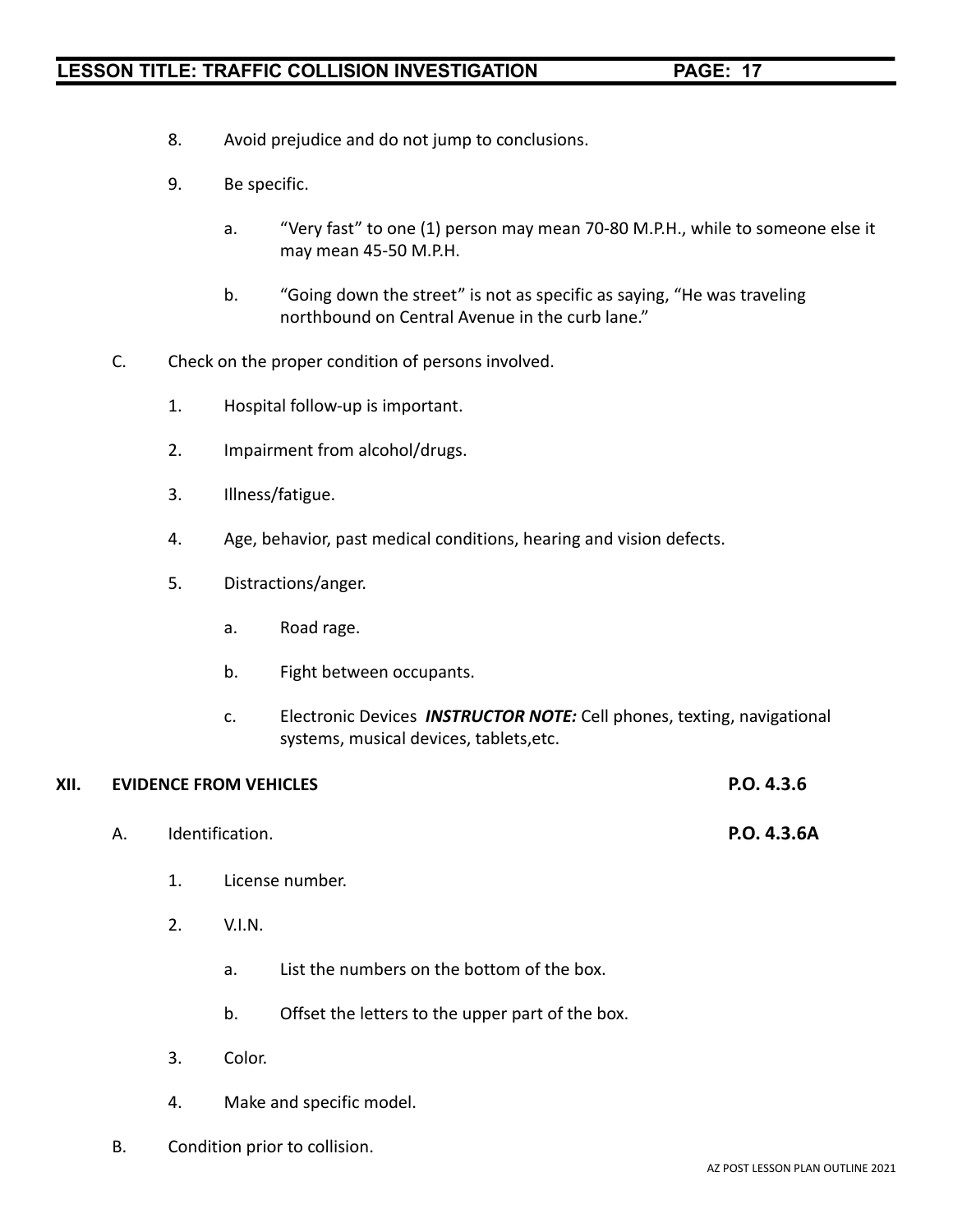- 1. Be careful not to suggest a vehicle defect as an excuse or cause for the collision.
- 2. Example: "Did you have a blowout?"
- C. Damage/condition after collision.
	- 1. Contact damage = damage to any part of the vehicle caused by direct contact with some object which is not part of the vehicle. **P.O. 4.3.6B**
	- 2. This will help to establish the vehicle's position at impact.
	- 3. Induced damage = damage to any part of the vehicle caused by the shock of the collision. **P.O. 4.3.6C**
	- 4. Glass damage.
		- a. Contact vs. induced.
		- b. Tempered vs. laminated safety.
		- c. Contact damage to laminated glass can help establish occupant positions.
	- 5. Eccentric impact.
	- 6. Centered impact.
	- 7. Collision of tire/wheels.
		- a. ABS brakes, make note, marks are more difficult to see.
		- b. A tire failure should leave road evidence if the tire failure is a cause of the collision.
		- c. Tires go flat during most rollovers as the lateral force on the tire dislodges the tire bead from the tire rim.
	- 8. Lamp condition. *INSTRUCTOR NOTE:* Do not turn on the lights to see if they are working. Note the positions of the switches.
		- a. Headlamps.
		- b. Taillights.
		- c. Turn signals.
	- 9. Underside contact with ground.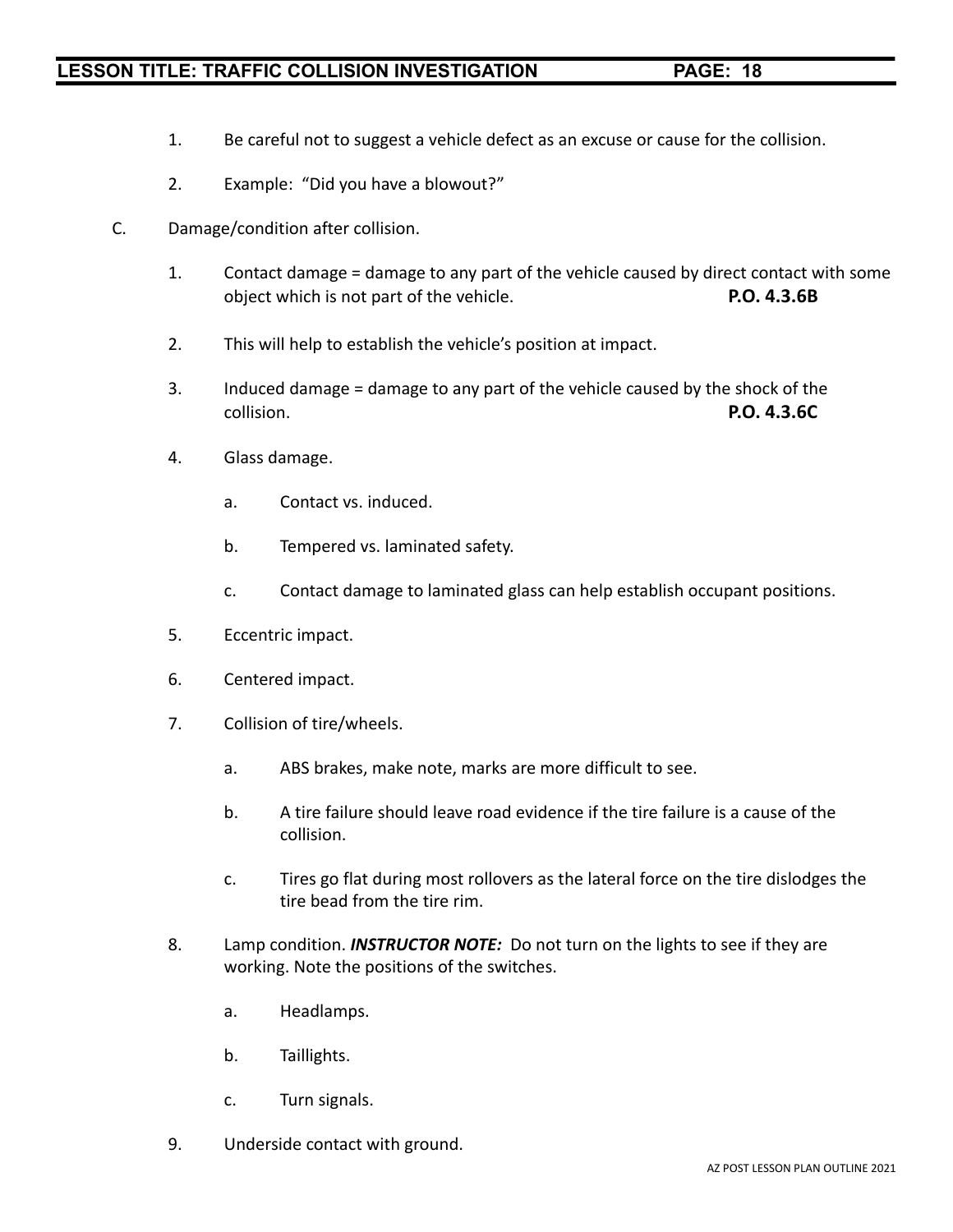- 10. Signs of skidding on tire tread.
- 11. Interior damage and condition.
- 12. Restraints. **P.O. 4.3.6E**
	- a. Seat belts.
	- b. Airbag.
	- c. Child restraints properly installed.
- 13. Any other unusual conditions.
- 14. Other electronic systems in the vehicle may provide data using data retrieval systems such as CDR, GPS, On-Star type systems. *INSTRUCTOR NOTE:* Instructors may discuss with students the different data recovery systems used by their agency.

#### **XIII. INFORMATION FROM ROADWAY P.O. 4.3.7**

- A. Describe roadway.
	- 1. Type of surface (i.e., asphalt, gravel, dirt, etc.).
	- 2. View obstructions (remember, this can be very subjective).
	- 3. Weather conditions affecting roadway (at time of collision).
	- 4. Light conditions at the time the call was received.
	- 5. Surface conditions.
	- 6. Traffic control devices:
		- a. Stop signs.
		- b. Signal lights.
		- c. Construction zones.
		- d. Speed limits.
		- e. Warning signs.
- B. Final positions of vehicles and bodies.

AZ POST LESSON PLAN OUTLINE 2021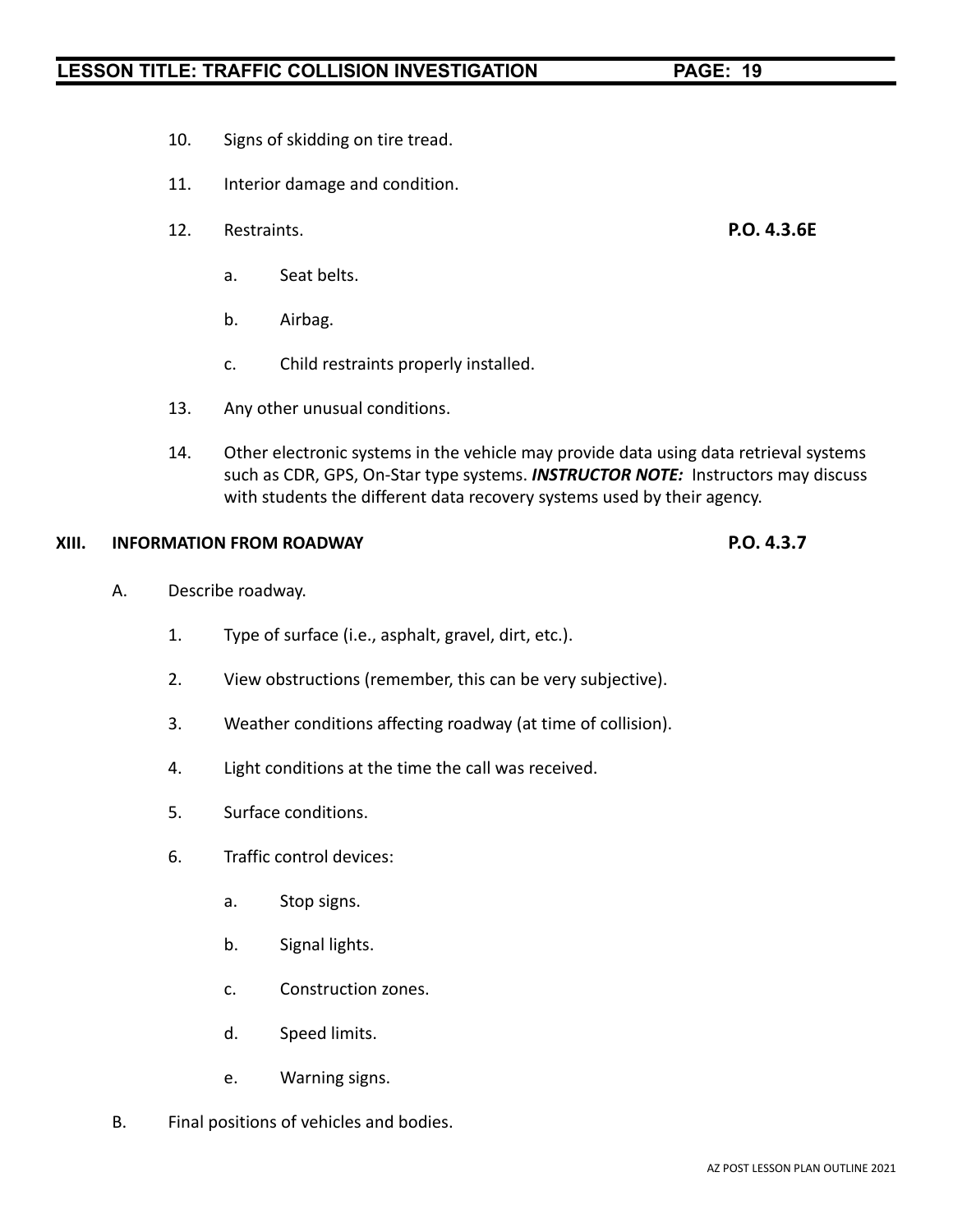- 1. Controlled (definition).
- 2. Uncontrolled (definition).
- C. Tire marks.
	- 1. Skid marks: **P.O. 4.3.7A**

- a. "Friction mark created by a tire which is sliding and not rotating."
- b. Skid marks may vary in length, color and appearance.
- c. Skid marks show the vehicle's position, direction of travel, point of impact and speed reduction.
- d. Durability of skid marks depends upon weather, traffic, road repairs, maintenance, etc. Can last for many weeks or as short as a few minutes.
- e. Physical characteristics = relatively straight, consistent width striations with the mark running parallel with outside edges of the mark.
- f. Skid marks can be curved: Caused by unequal braking due to road surface, grade, super elevation or some wheels not braking (unequal braking).
- g. Finding the beginning of skid marks, shadow skid or impending skid. Created by tire scuffing just prior to lockup. ABS and impending skid have a short life span.
- h. Irregularities in braking skid marks = skip skid, collision skid, after-collision skid, gap skid and towing skid mark.
- i. If only the rear wheels lock, rotation will occur. If the front wheels lock, the vehicle will not rotate.
- j. Skid mark deflection can show area of impact. **P.O. 4.3.7**
- 2. Skip skid and gap skid.
	- a. Skip skid caused by rough road or poor shocks. Measure the entire distance including the gaps. The skid gap is usually less than three (3) feet.
	- b. Gap skid caused by release and re-application of brakes. Measure the skid only. The gap should be at least 10 feet or greater (rare occurrence).
- 3. Scuff marks.
	- a. Friction mark created by a vehicle tire that is sliding across a surface while rotating. Short life span; dissipates quickly.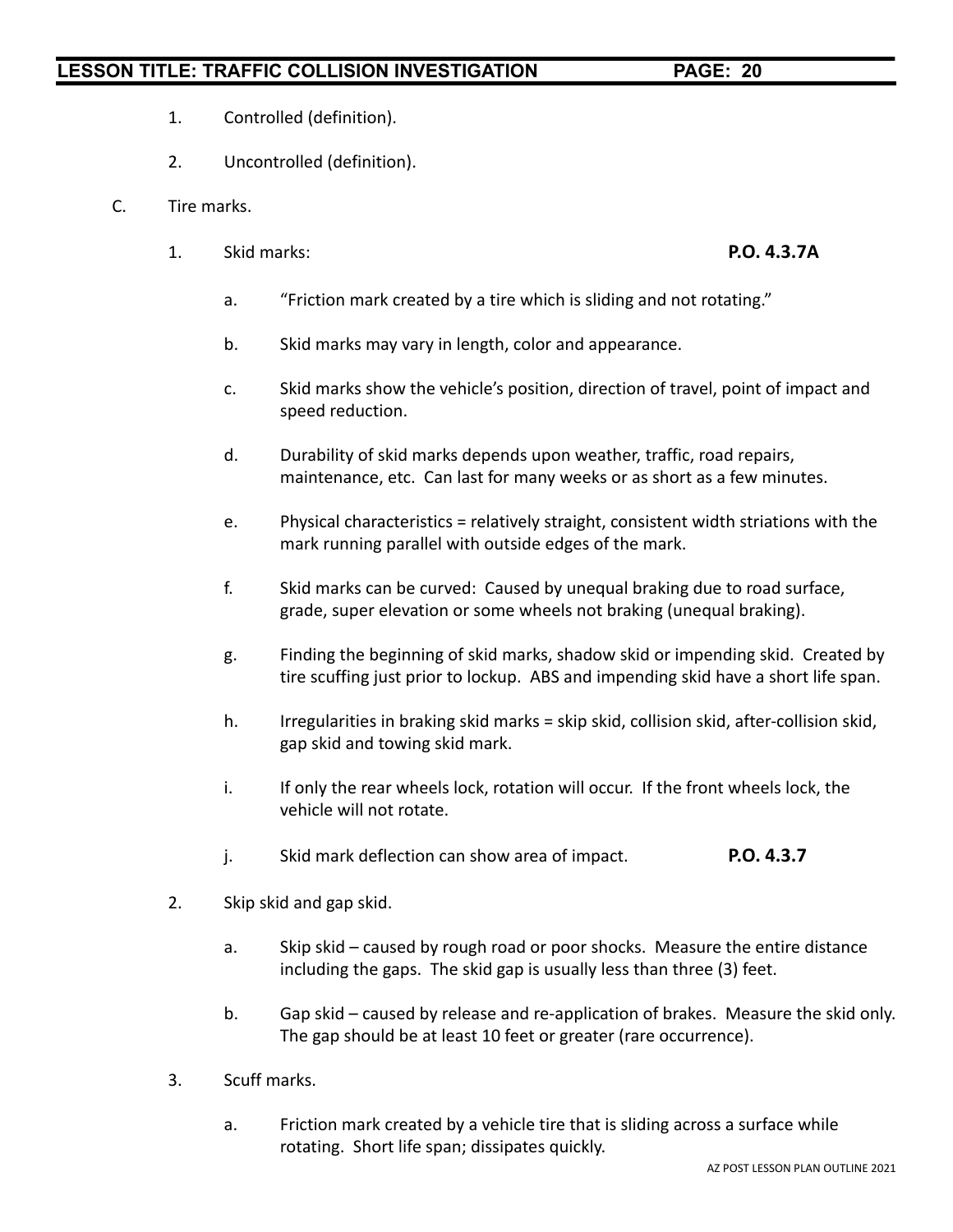- b. Physical characteristics vary in width, generally curved and diagonal striations within the mark.
- c. In all normal turns, the rear tires track inside the front (no skidding).
- d. In a critical speed turn, the rear tires track outside of front tires and produce a critical-speed scuff mark.
- e. Flat-tire scuff.
- f. Acceleration scuff can look like skid marks sometimes (rarely found at crash scenes).
- g. Collision scrub/scuff. **P.O. 4.3.7C**
- 4. Tire prints.
	- a. Prints on pavement caused by material transfer such as dirt, dust, liquid or soft asphalt material.
	- b. Prints in soft material such as dirt, mud or dust.
	- c. Prints show tire tread or tire pattern.
- 5. ABS skid marks.
	- a. Computer regulates the brake force to prevent the wheels from locking.
	- b. The tire mark visible on the pavement is considerably lighter than a typical skid mark and resembles a skip skid.
	- c. Advantages of ABS brakes:
		- i. Drivers can steer during maximum braking.
		- ii. Better control on slippery surfaces.
		- iii. Higher drag factor on some surfaces.

#### D. Metal scars. **P.O. 4.3.7D**

- 1. Scratches and scrapes on road surfaces.
	- a. Shows path of vehicle after impact.
	- b. Vehicle component failure.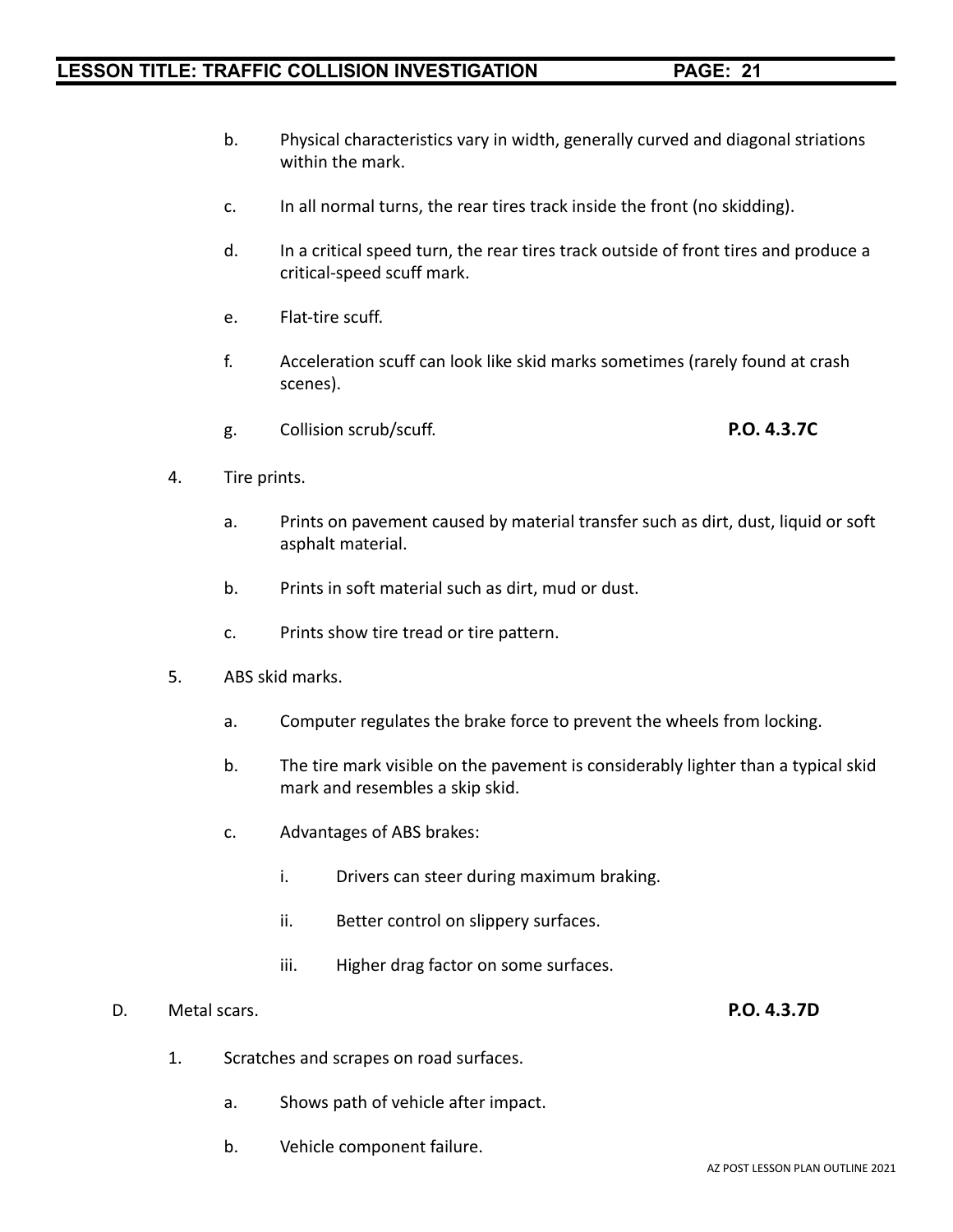- 2. Gouges.
	- a. Associated with the collision.
	- b. Always identify the part of the vehicle that caused the gouge.
	- c. Chips, chops and grooves.
- E. Debris. **P.O. 4.3.7E**

- 1. Underbody debris from the vehicle.
	- a. Mud, rust, paint, snow or dirt.
	- b. Indication of area of collision, but not point of impact.
	- c. Very poor indicator. *INSTRUCTOR NOTE:* Give example.
- 2. Vehicle liquids = coolants, oils, fuel, acids or fluids.
	- a. Allows you to determine the vehicle's post-collision path.
	- b. Pooling will tell you the vehicle/body point of rest.
	- c. Forms = spatter, dribble, pooling, run-off, soak-in or tracking.
- 3. Vehicle parts.
	- a. Mechanical.
	- b. Body/decorative.
- 4. Glass.
	- a. Windows.
	- b. Windshield.
	- c. Lenses.
- 5. Personal belongings/miscellaneous.
- F. Vehicle dynamics. **P.O. 4.3.7F**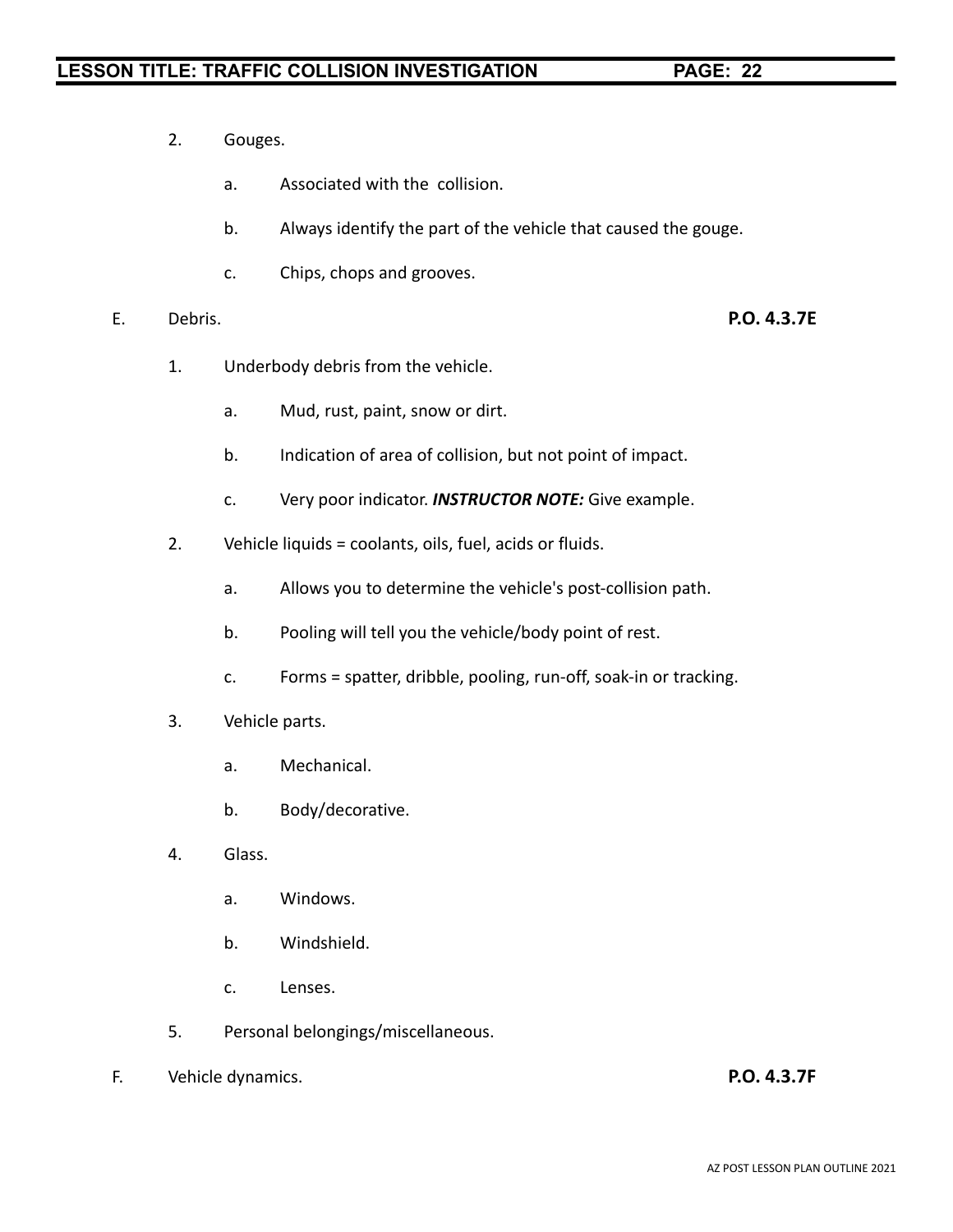| XIV. | <b>PHOTOGRAPHY</b> | P.O. 4.3.10                        |                                                                                             |              |
|------|--------------------|------------------------------------|---------------------------------------------------------------------------------------------|--------------|
|      | А.                 | When photographs should be taken:  | P.O. 4.3.10A                                                                                |              |
|      |                    | 1.                                 | Photograph per department policy and procedures.                                            |              |
|      |                    | 2.                                 | Photograph all fatalities.                                                                  |              |
|      |                    | 3.                                 | Photograph all cases involving criminal charges.                                            |              |
|      |                    | 4.                                 | Photographs should be taken after the scene is secure and the injured treated.              |              |
|      |                    | 5.                                 | Photographs should be taken before the scene evidence is removed and the scene<br>cleared.  |              |
|      | <b>B.</b>          | Photographing vehicles and damage. |                                                                                             | P.O. 4.3.10B |
|      |                    | 1.                                 | One (1) photo of each of the four (4) sides of the vehicle.                                 |              |
|      |                    | 2.                                 | One (1) photo of each corner.                                                               |              |
|      |                    | 3.                                 | Photograph the contact damage on the vehicle, including any imprinting.                     |              |
|      |                    | 4.                                 | Photograph the interior contact damage from occupants.                                      |              |
|      |                    | 5.                                 | Photograph the induced damage, both interior and exterior.                                  |              |
|      |                    | 6.                                 | Include a photo of the license plate for identification.                                    |              |
|      | C.                 |                                    | Photographing the roadway evidence.                                                         | P.O. 4.3.10C |
|      |                    | 1.                                 | Photograph tire marks, skid, scuff and prints.                                              |              |
|      |                    | 2.                                 | Photograph metal marks, gouges, scrapes and grooves.                                        |              |
|      |                    | 3.                                 | Photograph debris, glass, liquid and vehicle parts.                                         |              |
|      | D.                 |                                    | Photographing victims.                                                                      | P.O. 4.3.10D |
|      |                    | 1.                                 | Photograph body final rest positions.                                                       |              |
|      |                    | 2.                                 | Photograph marks left on the body, which can be matched to a vehicle or point of<br>impact. |              |

E. Overall scene condition. **P.O. 4.3.10E**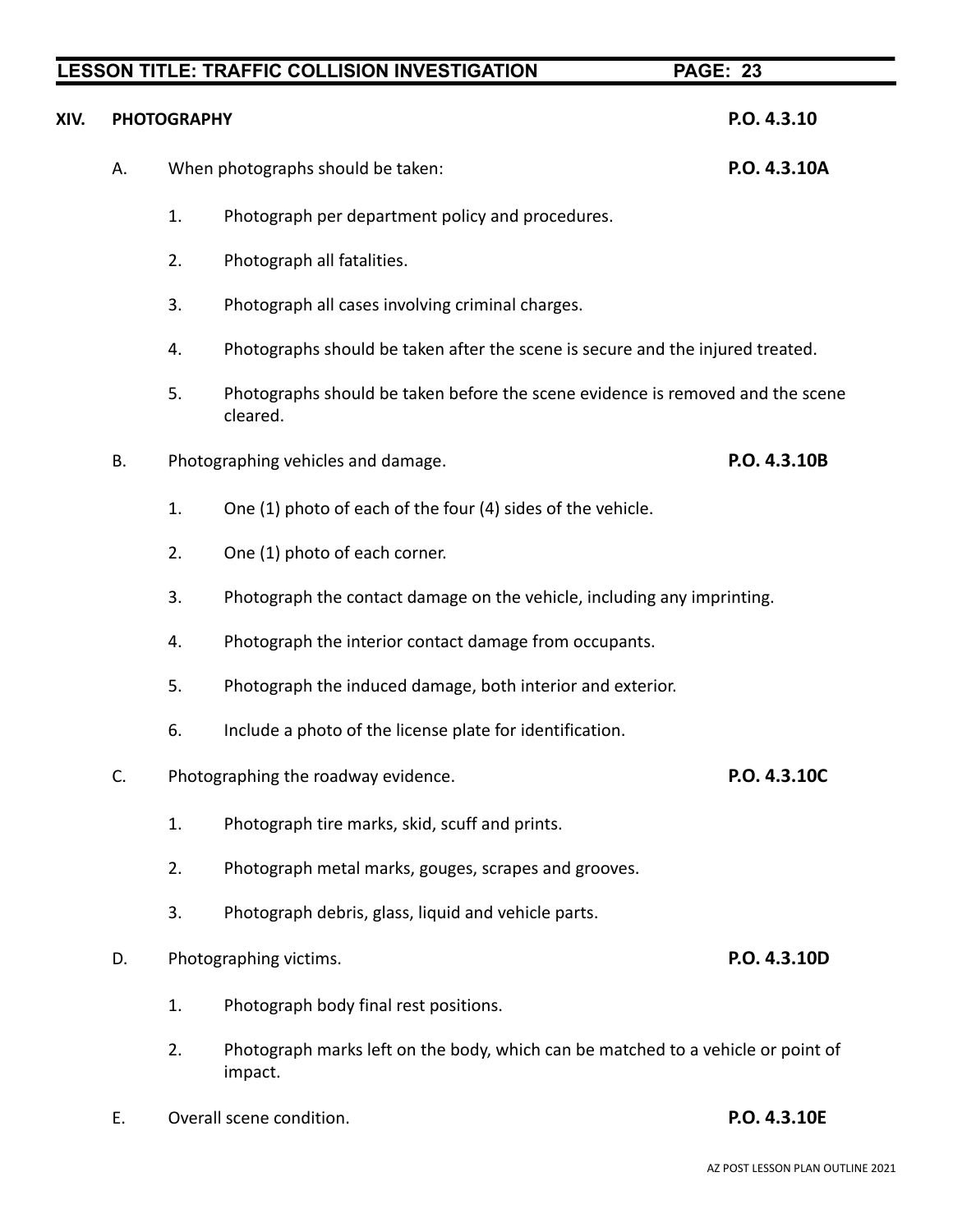- 1. Approach direction of each vehicle.
- 2. Path of travel of each vehicle.
- 3. Traffic control devices from the viewpoint of the vehicle drivers.
- 4. Photograph any unusual roadway conditions that may have been a factor in the collision.
	- a. Construction equipment.
	- b. Barricades.
	- c. Signs.
	- d. View obstructions.

#### **XV. SPEED ESTIMATES FROM SKID MARKS**

- A. Factors needed to make a speed estimate:
	- 1. Skid distance.
	- 2. Drag factor.
- B. The speed obtained from a skid mark is never the exact speed of the vehicle.
	- 1. Minimum speed.
	- 2. Errors.
- C. Differing weights of vehicles (i.e., compact vs. large pickup trucks make no appreciable difference in the stopping distance).
- D. Collisions involving commercial vehicles and motorcycles contact more experienced help when trying to determine speed from tire marks.
- E. Skid chart.
	- 1. Explain how skid distance, drag factor and speed are related.
	- 2. Point out that the average drag factor for a vehicle with full braking on dry, level asphalt is .70.
	- 3. Exceptions (i.e., commercial vehicles, motorcycles and vehicles towing trailers).
	- 4. Discuss test skids and advise against making these tests.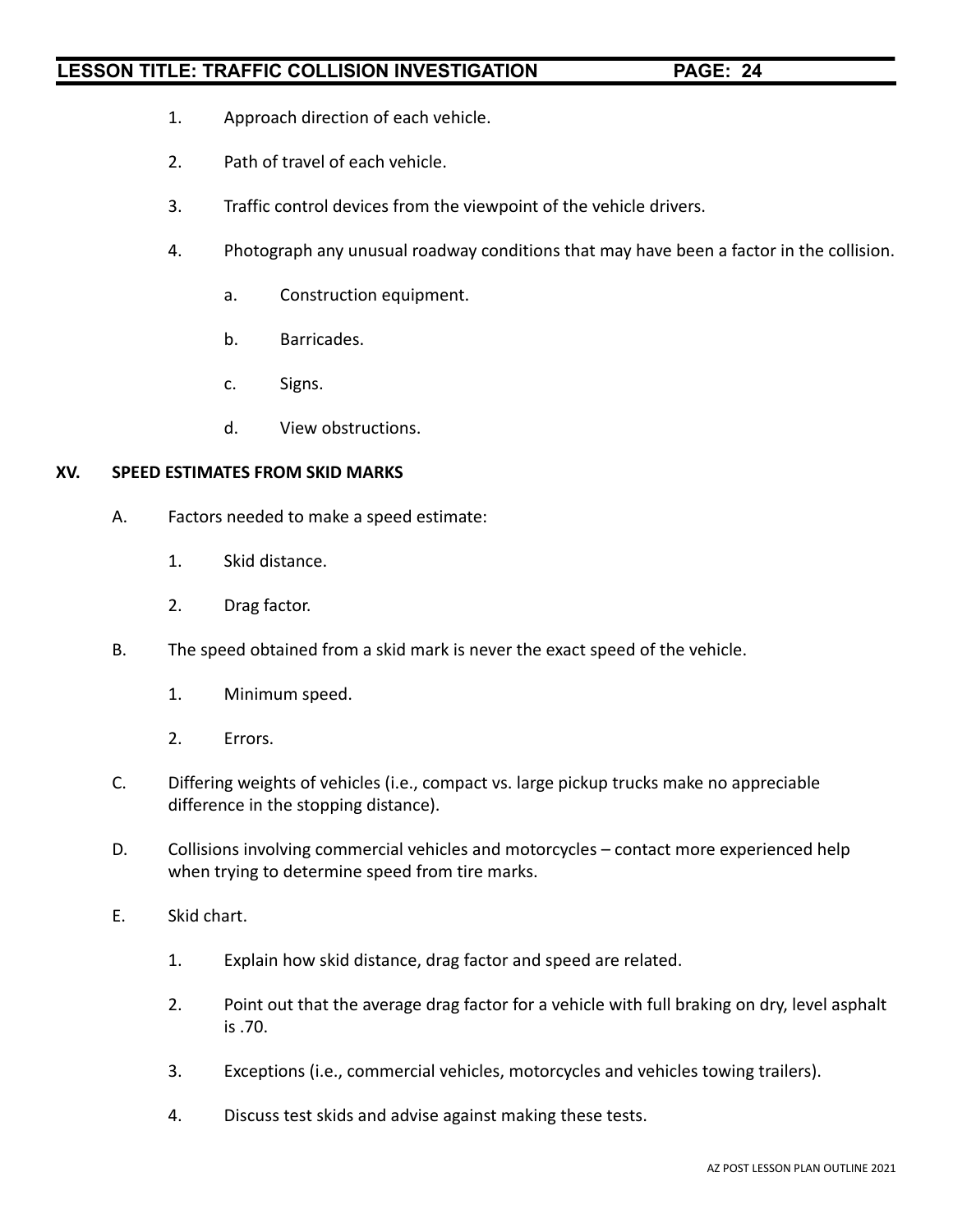- 5. Calculations.
	- a. Equation  $S =$  square root of  $30^*d^*f$ .
		- i.  $S = speed in m.p.h.$
		- ii. 30 = constant.
		- iii. d = distance in feet (longest mark minus the wheelbase).
		- iv.  $f = \text{drag factor } (.70)$ .
	- b. Demonstrate use of skid chart/Nomograph to estimate speed.

**P.O. 4.3.8**

- F. Combining speeds.
	- 1. When you have to calculate two (2) or more speeds together for a vehicle involved in a collision, you cannot add those speeds together.
	- 2. You combine speeds.
		- a. Example: A vehicle skids 20 feet, has a gap and skids 20 feet and stops.
		- b. Data needed: Accurate estimates of speeds that are to be combined.
		- c. Never add two (2) speeds together! They must be combined using either of the following methods:
			- i. Calculations: Equation Sc = square root  $S1^2 + S2^2$ .
			- ii. Combine speeds graphically.
- G. Critical Speed. *INSTRUCTOR NOTE:* Section G. Taught at discretion and knowledge base of instructor. Use a template. MPH X 1.4666 (Convert miles per hour (mph) to feet per second (fps)
	- 1. Review definition of:
		- a. Critical speed scuff.
		- b. Factors:
			- i. Radius of mark.
			- ii. Drag factor.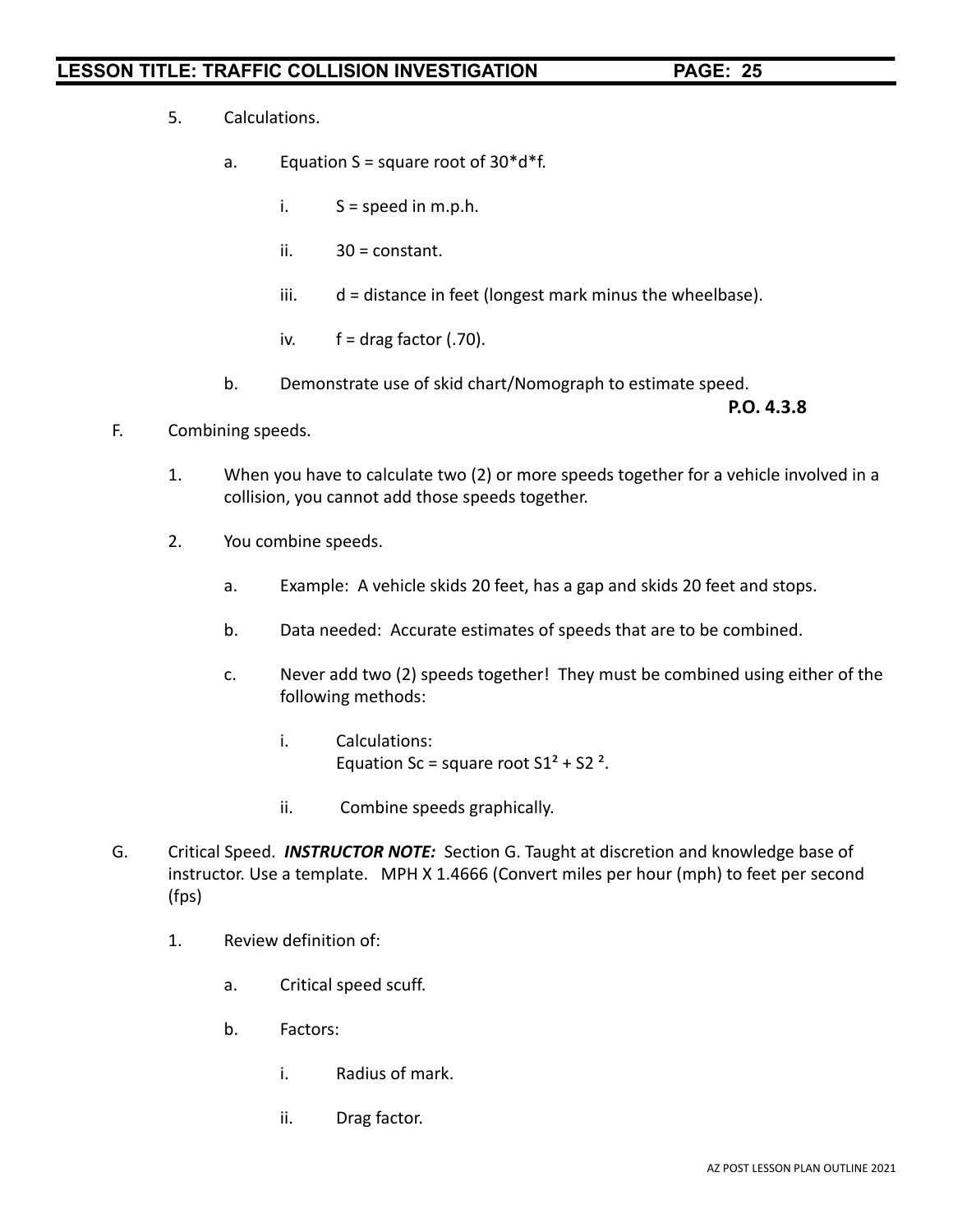|      |           | 2.               |                       | Explain how to:                                                      |             |
|------|-----------|------------------|-----------------------|----------------------------------------------------------------------|-------------|
|      |           |                  | a.                    | Obtain radius.                                                       |             |
|      |           |                  | b.                    | Obtain measurements of the chord and middle ordinate.                |             |
|      |           | 3.               |                       | Explain how to use the critical speed scuff chart to estimate speed. |             |
| XVI. |           |                  |                       | <b>IDENTIFY THE DEFINITIONS OF THE FOLLOWING COLLISION TERMS:</b>    | P.O. 4.3.4  |
|      | Α.        | Collision.       |                       |                                                                      | P.O. 4.3.4A |
|      | <b>B.</b> |                  |                       | Area of collision/impact.                                            | P.O. 4.3.4B |
|      | C.        | Centered impact. |                       |                                                                      | P.O. 4.3.4C |
|      | D.        |                  | Critical speed scuff. |                                                                      | P.O. 4.3.4D |
|      | Ε.        |                  |                       | Drag factor (coefficient of friction).                               | P.O. 4.3.4E |
|      | F.        |                  | Eccentric impact.     |                                                                      | P.O. 4.3.4F |
|      | G.        | Gap skid.        |                       |                                                                      | P.O. 4.3.4G |
|      | Η.        |                  | Intersection.         |                                                                      | P.O. 4.3.4H |
|      | Ι.        |                  |                       | Junction vs. non-junction.                                           | P.O. 4.3.41 |
|      | J.        |                  |                       | Occupant movement.                                                   | P.O. 4.3.4J |
|      | К.        |                  | Point of impact.      |                                                                      | P.O. 4.3.4K |
|      | L.        |                  | Point of rest.        |                                                                      | P.O. 4.3.4L |
|      | M.        |                  |                       | Reference point/permanent point.                                     | P.O. 4.3.4M |
|      | N.        | Skip skid.       |                       |                                                                      | P.O. 4.3.4N |
|      |           |                  |                       |                                                                      |             |

#### **XVII. MEASUREMENTS**

- A. Demonstrate the use of measuring devices.
	- 1. Rolatape, 100' tape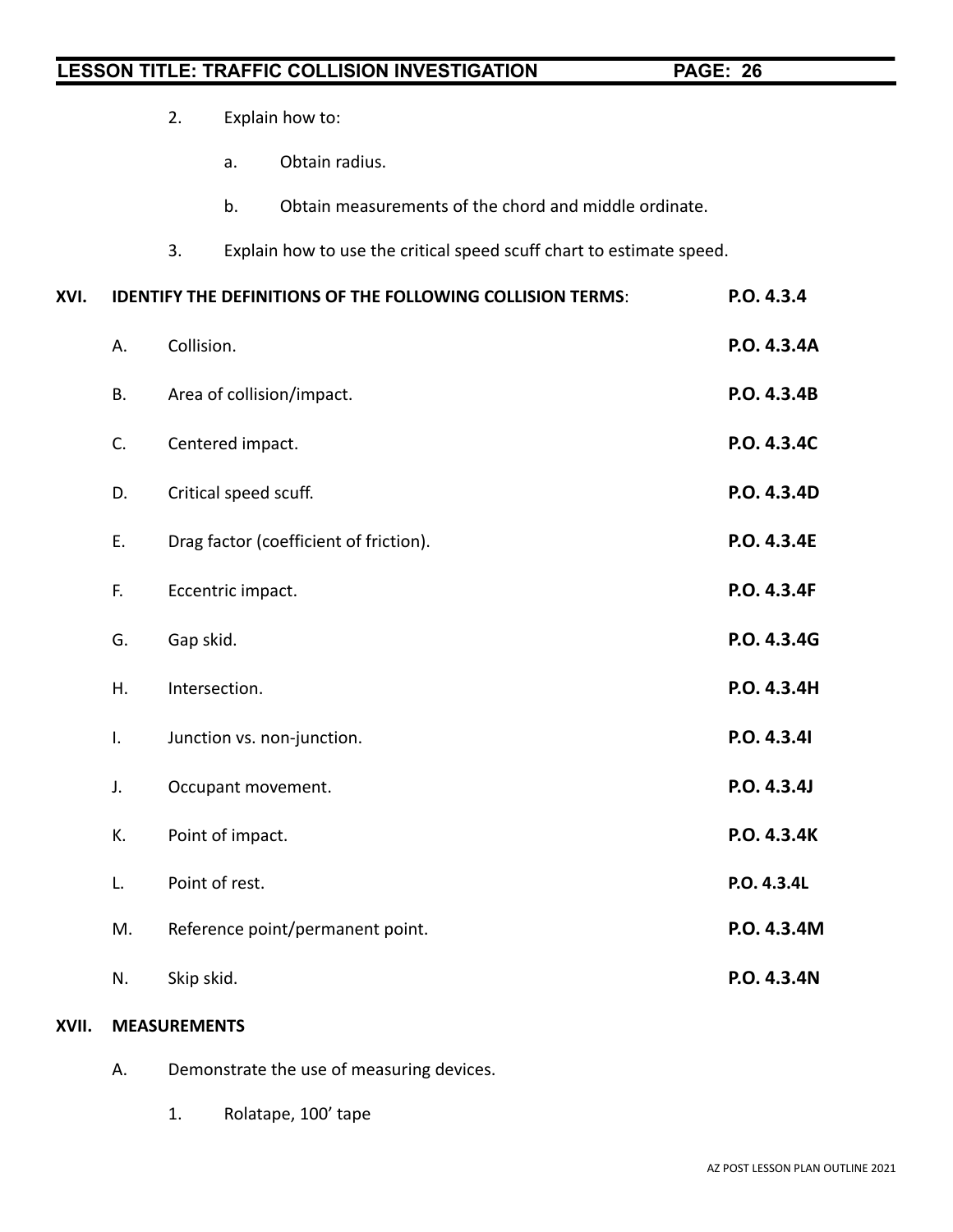- 2. Pace.
- 3. Tape measures.
	- a. 100' fiberglass.
	- b. Carpenter's 25' tape.
- B. Recommended abbreviations:

| AI                    | Area of Impact           |
|-----------------------|--------------------------|
| PP                    | Permanent Point          |
| PI                    | Point of Impact          |
| <b>RP</b>             | Reference Point          |
| AC                    | Area Collision           |
| PR.                   | Point of Rest            |
| N, S, E, W            | North, South, East, West |
| LFC, RFC, LRC, RRC    | Left front corner, etc.  |
| LFW, RFW, LRW, RRW    | Left front wheel, etc.   |
| $N/B$ , S/B, E/B, W/B | Northbound, etc.         |
| ECL, WCL, NCL, SCL    | East curb line, etc.     |
| <b>VEH</b>            | Vehicle                  |
| M/C                   | Motorcycle               |
| <b>PED</b>            | Pedestrian               |
| P/U                   | Pickup Truck             |

- C. Measurements to be taken typically, the more serious the collision, the more measurements you will need. The minimum measurements taken will include:
	- 1. Area of collision or point of impact (physical location where objects collide).
	- 2. Points of rest of vehicles or final position (physical location where objects or vehicles come to rest). *INSTRUCTOR NOTE:* Show what to measure.
	- 3. Start and end of straight skid marks.
		- a. Curved tire marks or any curved path.
		- b. Measure a point on that curve every 20' maximum.
	- 4. Length of skid marks for speed estimates.
		- a. This distance can be obtained from your scale diagram (you have plotted the start and end point on your skids).
		- b. Path of the vehicle: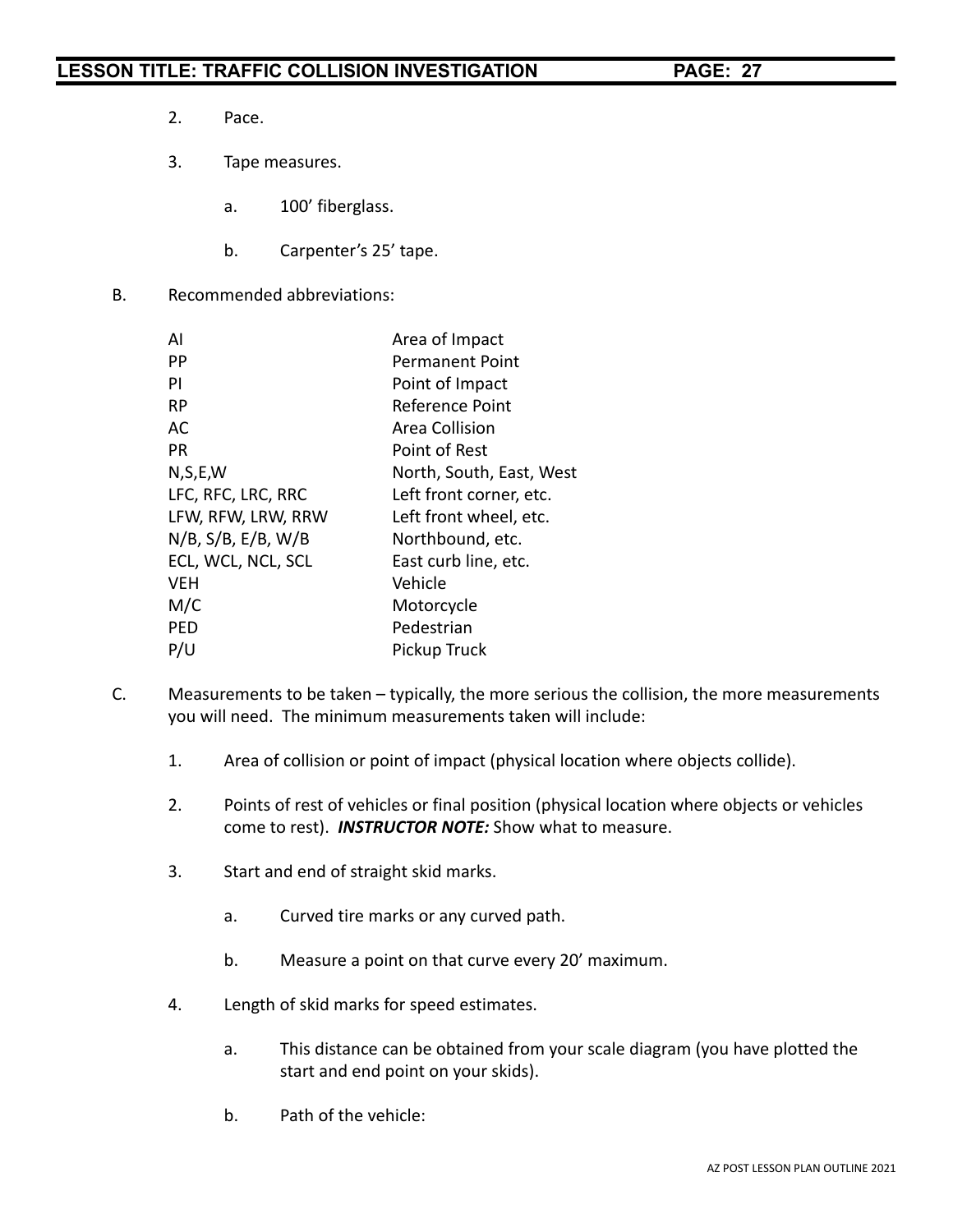- i. Fluids.
- ii. Scratches.
- 5. Distance traveled from impact to rest.
- 6. Street width/lane width.
- 7. Miscellaneous measurements:
	- a. Warning signs.
	- b. Barricades.
- D. When taking your measurements, draw a field sketch showing a rough layout of your collision scene.
	- 1. Field sketch does not have to be to scale.
	- 2. Show an example of a field sketch.
- E. Locate permanent points as reference.
	- 1. Extension of road edges/curbs.
	- 2. Power poles.
	- 3. Fire hydrants.
	- 4. Any other available permanent points.
- F. Coordinate method of measurements from reference point or reference.
	- 1. Demonstrate process of coordinate measuring.
	- 2. Plan your measurements.
		- a. Measure progressively.
		- b. Decide what you want to measure after completing the field sketch.
	- 3. Measure from reference lines.
	- 4. Baseline technique:
		- a. Use a 100' tape measure.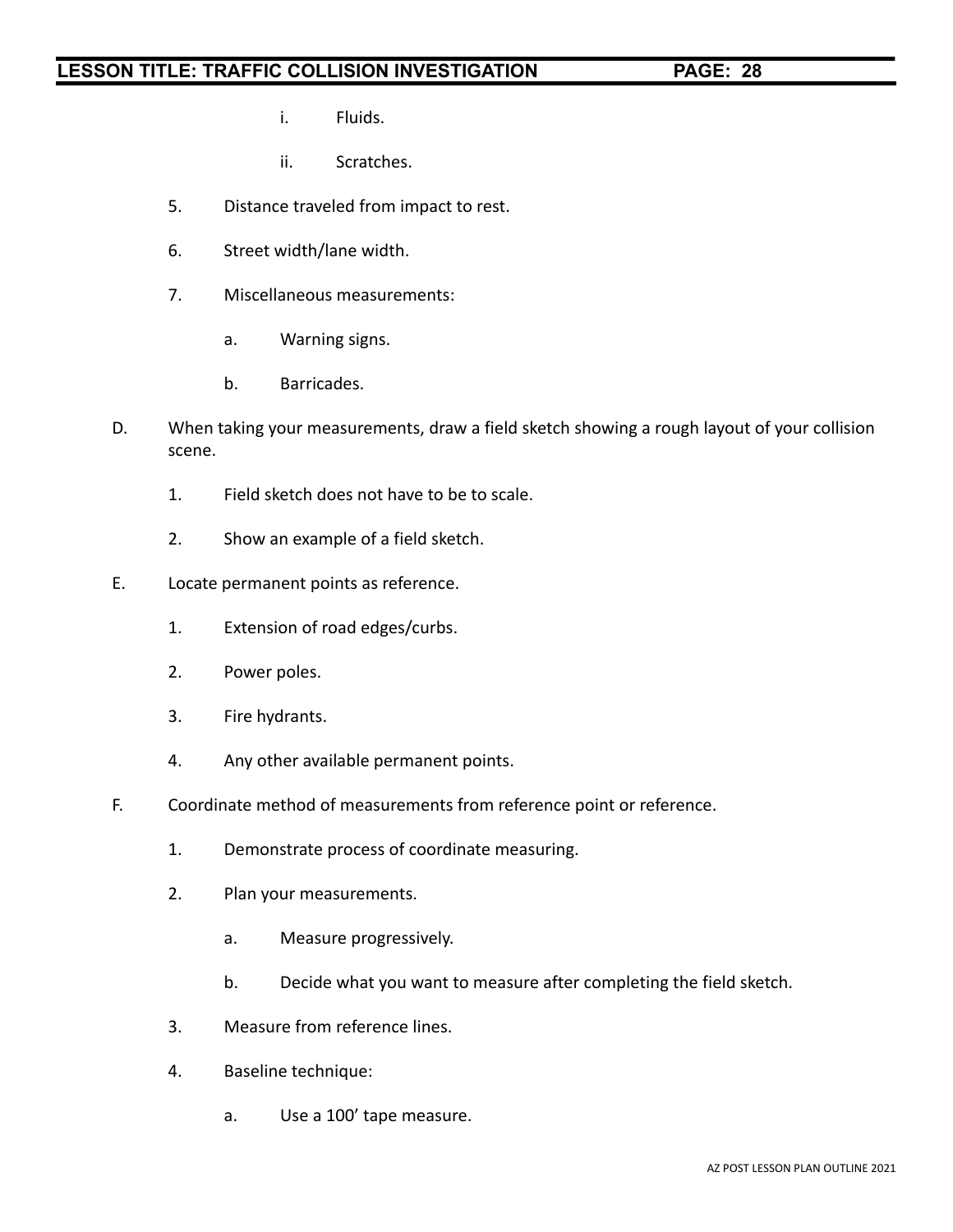- b. Show an example for a dirt road curve where there are no curb lines.
- 5. Measure in feet and inches.
	- a. Be careful. Some tapes measure in metric.
	- b. Show how to label measurements.
- 6. Marking points on the roadway with lumber crayon, spray paint, etc.
- 7. Measurements legends.

#### **XVIII. DIAGRAMMING**

- A. Use a template.
- B. Demonstrate the use of the template.
- C. Use the scale of  $1$  inch = 20 feet.
- D. Show your vehicles with dotted lines at the point of impact. *INSTRUCTOR NOTE:* Agency Specific.
- E. Show your vehicles with solid lines at the point of rest. *INSTRUCTOR NOTE:* Agency Specific.
- F Drawing process:
	- 1. Plan ahead; use a pencil first.
	- 2. Layout streets and reference points.
		- a. Lane widths.
		- b. Driveways.
		- c. Corners and curves.
	- 3. Place physical evidence into a diagram showing traffic units at PI (dotted).
	- 4. Add symbols, words and measurements.

#### **XIX. HIT-AND-RUN COLLISIONS P.O. 4.3.9**

- A. Response is the same procedure as for all other collisions.
	- 1. Be on the lookout for a "run" vehicle while you are responding.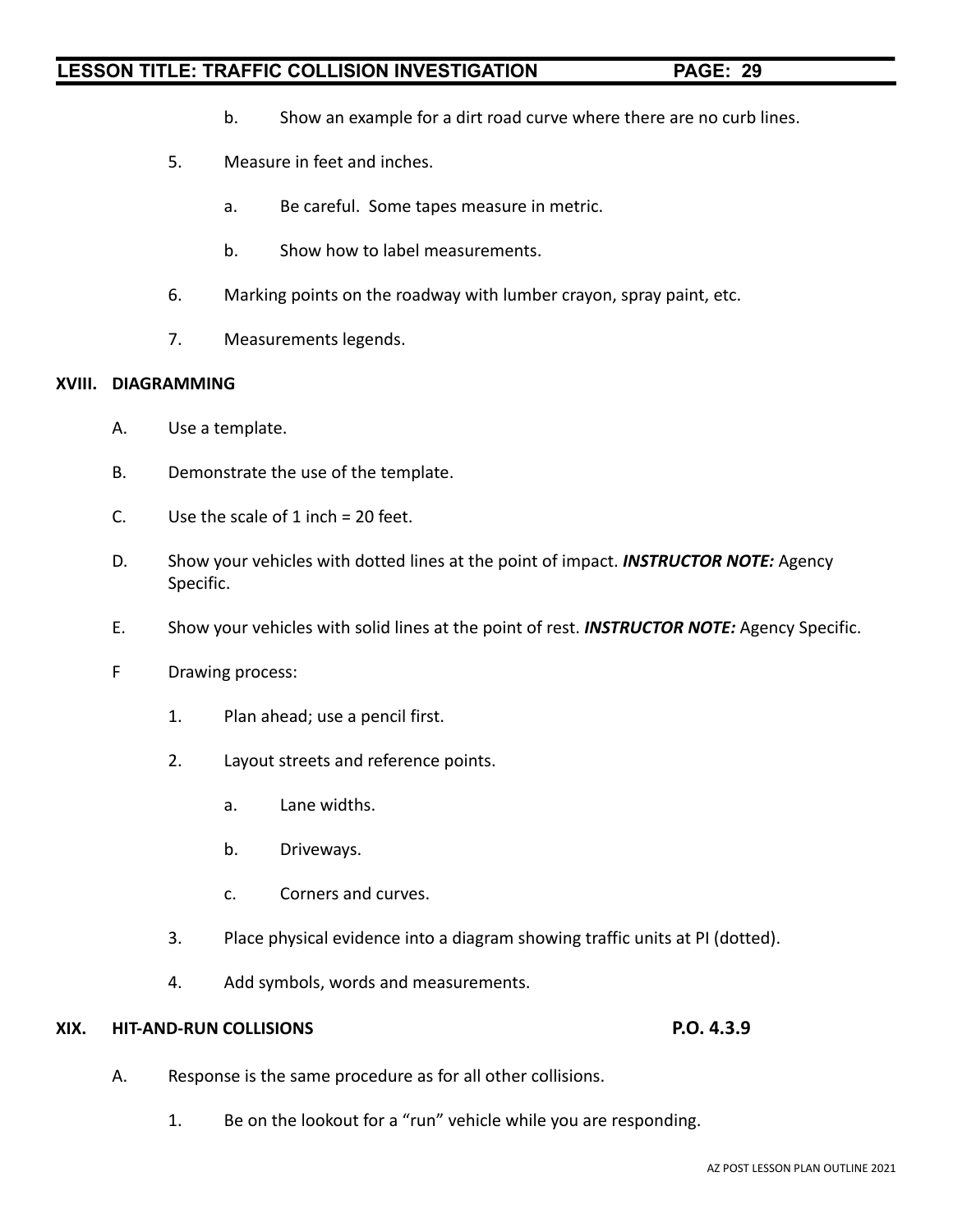- 2. The hit-and-run vehicle may not be the at-fault vehicle.
- B. Get witness information quickly.
	- 1. Vehicle description.
		- a. Make, model, body style, color, year, license plate number and state.
		- b. Any unusual characteristics.
			- i. Bumper stickers, vanity plates, flags or banners, etc.
			- ii. Low rider, lift kit, oversized tires, etc.
		- c. Direction of travel.
		- d. Damage, area and extent.
	- 2. Occupant description:
		- a. Number of occupants, including the driver.
		- b. Sex, age, race and physical description.
	- 3. Broadcast all available information.
	- 4. Update as new information is learned and/or developed.
	- 5. Check for any available video or photographic security systems.
- C. Laws related to requirements when involved in a collision.
	- 1. A.R.S. §28-661 Collisions involving death or personal injury shall:
		- a. Immediately stop.
		- b. Remain at the scene until you fulfill requirements of A.R.S. §28-663.
		- c. Penalties:
			- i. Death or serious injury involved: Class 3 felony.
			- ii. Death or serious injury at fault: Class 2 felony.
			- iii. Injury other than serious: Class 5 felony.
	- 2. A.R.S. §28-662 Collisions involving damage to vehicles shall: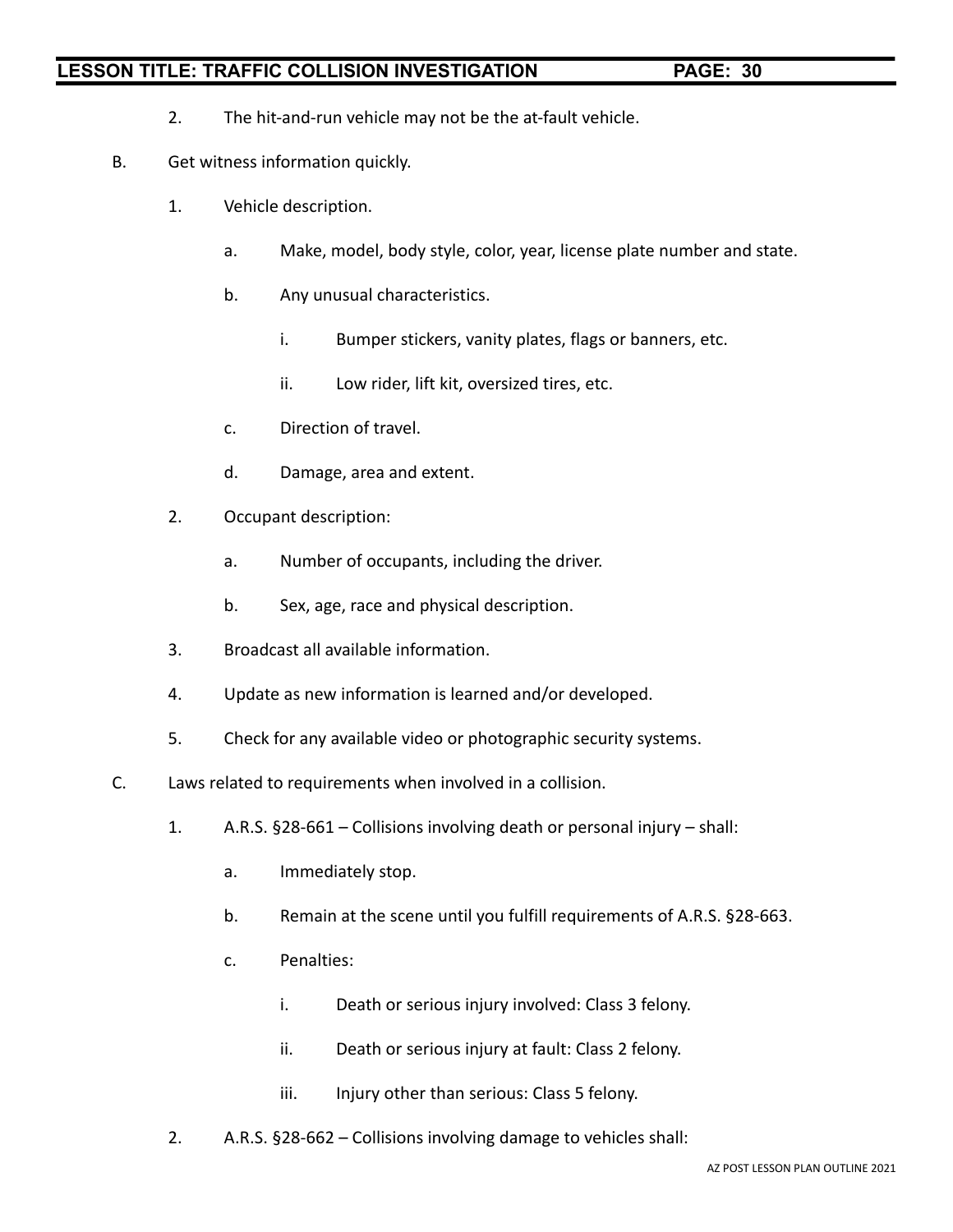- a. Immediately stop.
- b. Remain at the scene until the driver fulfills requirements of A.R.S. §28-663.
- c. Make the stop without obstructing traffic more than is necessary.
- d. Class 2 misdemeanor.
- 3. A.R.S. §28-663 Duty to give information and assistance if a vehicle is driven, or attended, by a person.
	- a. Give name, address and registration number of vehicle.
	- b. On request, exhibit the person's driver's license.
	- c. Render reasonable assistance.
- 4. A.R.S. §28-664 Duty on striking unattended vehicle shall:
	- a. Stop.
	- b. Either:
		- i. Locate and notify the operator or owner of the struck vehicle.
		- ii. Leave written notice giving name and address of vehicle owner and operator.
- 5. A.R.S. §28-666 Notice of collision.
	- a. If injury or death, shall give notice immediately by quickest means possible, whether oral or written, to:
	- b. The local police department if the collision occurs within a municipality.
	- c. The office of the county sheriff.
	- c. The nearest office of the highway patrol.
- D. Arizona traffic crash report.
	- 1. Leave all unknowns blank.
	- 2. Follow-up investigation will fill in updated information on supplement.
	- 3. Put all descriptions in the report.